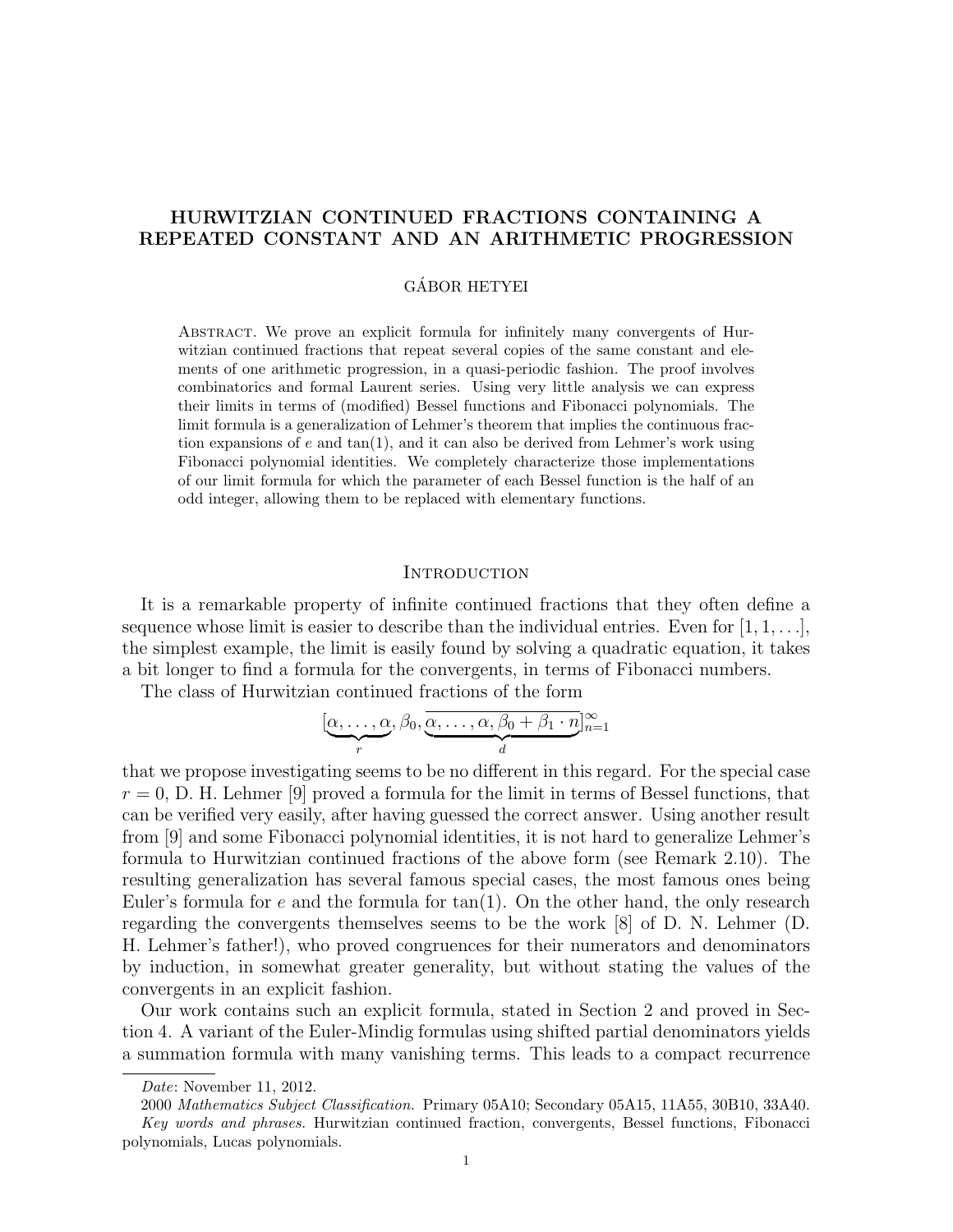# $\alpha$  GÁBOR HETYEI

for the numerators of the  $(nd + r - 1)$ st convergents that may be restated as a linear differential equation for a formal Laurent series. Classical textbooks on differential equations instruct us to solve the associated homogeneous equation first and then find the general solution by "variation of parameters". Unfortunately, in our case the "solution" of the homogeneous equation turns out to be a a two-way infinite formal sum. After discarding infinitely many terms to have a formal Laurent series, the "spirit" of the classical method still inspires a good guess for the form of the solution, where the transformed differential equation encodes a recurrence that is easily solved by inspection. Returning to the original Laurent series involves using two polynomial summation formulas that can be shown purely combinatorially, and seem to be interesting by their own right. These formulas are shown in Section 3. As outlined in Section 2, our explicit formulas for the  $(nd + r - 1)$ st convergents allow us to calculate the limits using very little analysis. To find only the limits, this approach is a bit more tedious than the one outlined in Lehmer's work [9], but we gain a little more insight by also obtaining asymptotic formulas for the numerators and the denominators of the convergents.

Finally, Section 5 is a reflection on Komatsu's recent remark [7] stating that all known examples of Hurwitzian continued fractions seem to have a short quasi-period and involve (hyperbolic) trigonometric functions. For our class of Hurwitzian continued fractions, the limit may be expressed in terms of (modified) Bessel functions, which are known to have an elementary form, in terms of rational and (hyperbolic) trigonometric functions, when their parameter is the half of an odd integer. We describe all continued fractions in our class that yield such parameters, and find that, subject to this restriction, the quasi-period d can not be longer than 4.

Our work inspires several questions worth exploring in the future. Extending the validity of our formulas to all convergents of the same class seems to require only a little more work. As already indicated in Lehmer's paper [9], the calculation of the limits is easily extended to the class of Hurwitzian fractions whose quasi-periodic part contains several different constants and one arithmetic sequence. An explicit formula for the convergents should be obtained using some multivariate generalization of Fibonacci polynomials. The ideas used in our calculations of the convergents may also be useful in finding convergents of other Hurwitzian continued fractions. Finally, as indicated in Sections 3 and 4, there is combinatorics behind the formulas for the convergents. This combinatorics would be worth uncovering. A good starting point may be revisiting the weighted lattice-path model proposed in Flajolet's work [3], where convergents of generalized continued fractions arise as weights of infinite lattice paths of limited height.

## 1. Preliminaries

1.1. Simple continued fractions. A good reference on the basic facts of the subject is Perron's classic work [13, 14]. A (generalized) finite continued fraction is an expression of the form

$$
a_0 + \cfrac{b_1}{a_1 + \cfrac{b_2}{a_2 + \cdots + \cfrac{b_{n-1}}{a_{n-1} + \cfrac{b_n}{a_n}}}},\tag{1.1}
$$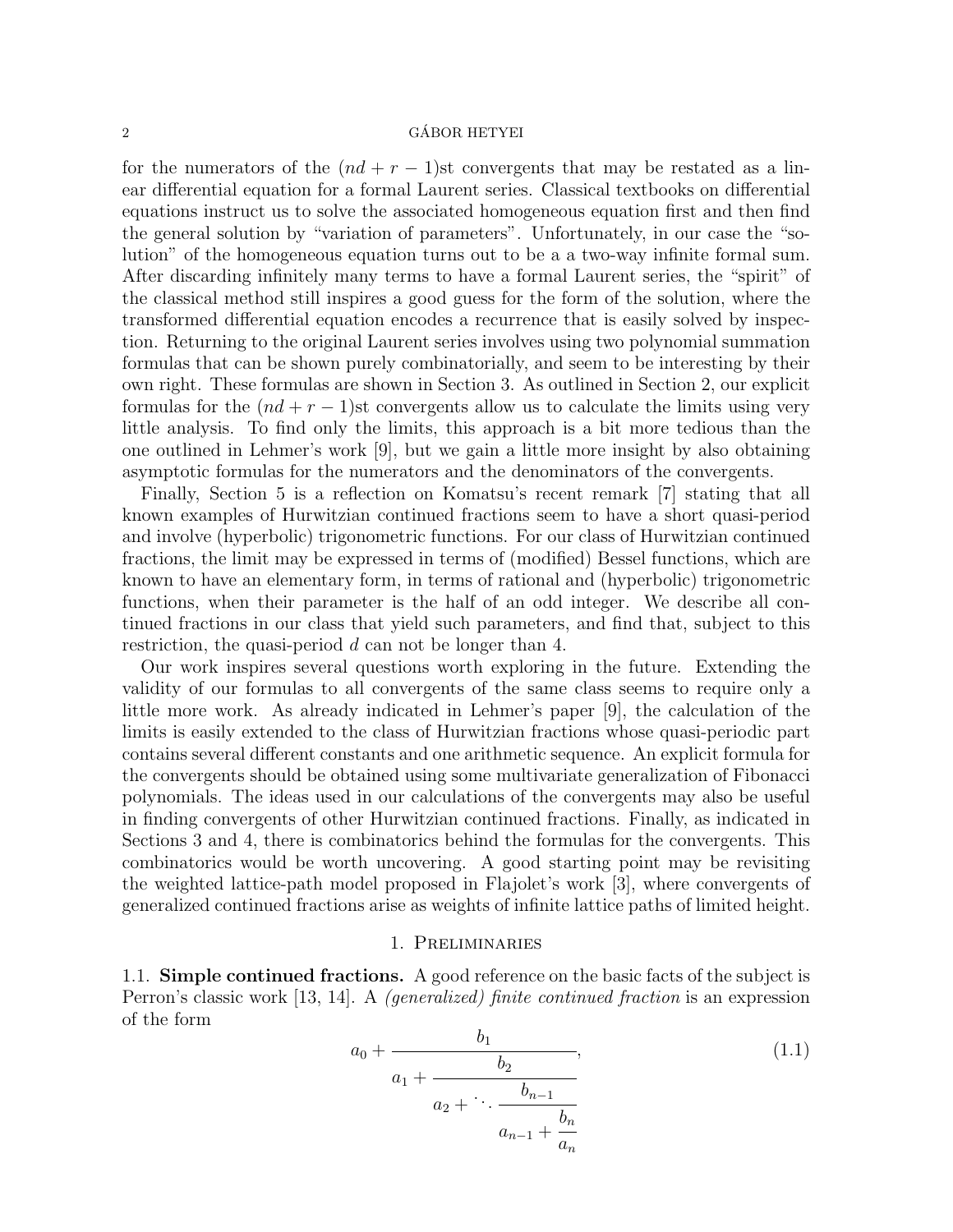where the *initial term*  $a_0$ , the *partial denominators*  $a_1, \ldots, a_n$  and the *partial numerators*  $b_1, \ldots, b_n$  may be numbers or functions. An *infinite continued fraction* is obtained by letting n go to infinity. The arising questions of convergence have a reassuring answer for (simple) continued fractions where all  $b_i$  equal 1, the initial term  $a_0$  is an integer, and the partial denominators  $a_i$  (for  $i > 0$ ) are positive integers. In the present work we will only use simple continued fractions, and refer to them as continued fractions. Every rational number may be written uniquely as a finite continued fraction, subject to the restriction that the last partial denominator is at least  $2 \, [13, \, \S9, \, \text{Satz} \, 2.1].$ Every infinite continued fraction converges to an irrational number and every irrational number may be uniquely written as a (necessarily infinite) continued fraction [13, §12, Satz 2.6]. As usual, for finite, respectively infinite, continued fraction we will use the shorthand notations  $[a_0, a_1, \ldots, a_n]$  and  $[a_0, a_1, \ldots]$ , respectively. An infinite continued fraction  $[a_0, a_1, \ldots]$  is the limit of its *convergents*, that is, of the finite continued fractions  $[a_0, \ldots, a_n]$ , obtained by reading the first *n* partial denominators. The convergents

$$
[a_0, \dots, a_n] = \frac{p_n}{q_n} \tag{1.2}
$$

may be recursively computed from the initial conditions  $p_{-1} = 1$ ,  $p_0 = a_0$ ,  $q_{-1} = 0$  and  $q_0 = 1$ , and from the recurrences  $p_n = a_n p_{n-1} + p_{n-2}$  and  $q_n = a_n q_{n-1} + q_{n-2}$  for  $n \ge 1$ , cf. [13, §2, Eq. (12), (13)]. The integers  $p_n$  and  $q_n$  are relative prime for all n [13, §9, Satz 2.1. The *Euler-Mindig formulas*, derived for general continued fractions in [13,  $\S3$ , allow to express the numerators  $p_n$  and the denominators  $q_n$  directly.

**Definition 1.1.** We call a set S of integers even if it is the disjoint union of intervals of even cardinality. Given two sets of integers S and T such that  $S \subseteq T$ , we say that T evenly contains S, denoted by  $S \subseteq_{e} T$  or  $T \supseteq_{e} S$ , if  $T \setminus S$  is an even set.

Thus, for example  $\{5\} \subseteq_e \{1, \ldots, 7\}$  since the difference  $\{1, 2, 3, 4, 6, 7\}$  is the disjoint union of  $\{1,\ldots,4\}$  and  $\{6,7\}$ , whereas  $\{4\} \nsubseteq_e \{1,\ldots,4\}$  as  $\{1,2,3\}$  can not be written as the disjoint union of intervals of even cardinality. The Euler-Mindig formulas for (simple) continued fractions may be restated as

$$
p_n = \sum_{S \subseteq e\{0, ..., n\}} \prod_{i \in S} a_i \text{ and } q_n = \sum_{S \subseteq e\{1, ..., n\}} \prod_{i \in S} a_i.
$$
 (1.3)

The following observation is an immediate consequence of Eq. (1.3).

**Lemma 1.2.** The denominator  $q_n$  associated to  $[a_0, a_1, \ldots]$  is the same as the numerator  $p_{n-1}$  associated to  $[a_1, a_2, \ldots]$ .

1.2. Hurwitzian continued fractions. A Hurwitzian continued fraction is a continued fraction of the form  $[a_0, \ldots, a_h, \overline{\phi_0(\lambda)}, \ldots, \phi_{k-1}(\lambda)]_{\lambda=0}^{\infty}$ , where  $\phi_0, \ldots, \phi_{k-1}$  are polynomial functions that send positive integers into positive integers. The definition given in [13, §32] is easily seen to be equivalent. In the most trivial examples of a Hurwitzian continued fraction all functions  $\phi_i$  are constants, we then obtain a *periodic* continued fraction. The set of real numbers represented by a periodic continued fraction is exactly the set of quadratic irrationals [13, §20]. It should be noted that quadratic irrationals are sometimes excluded from the definition of Hurwitzian continued fractions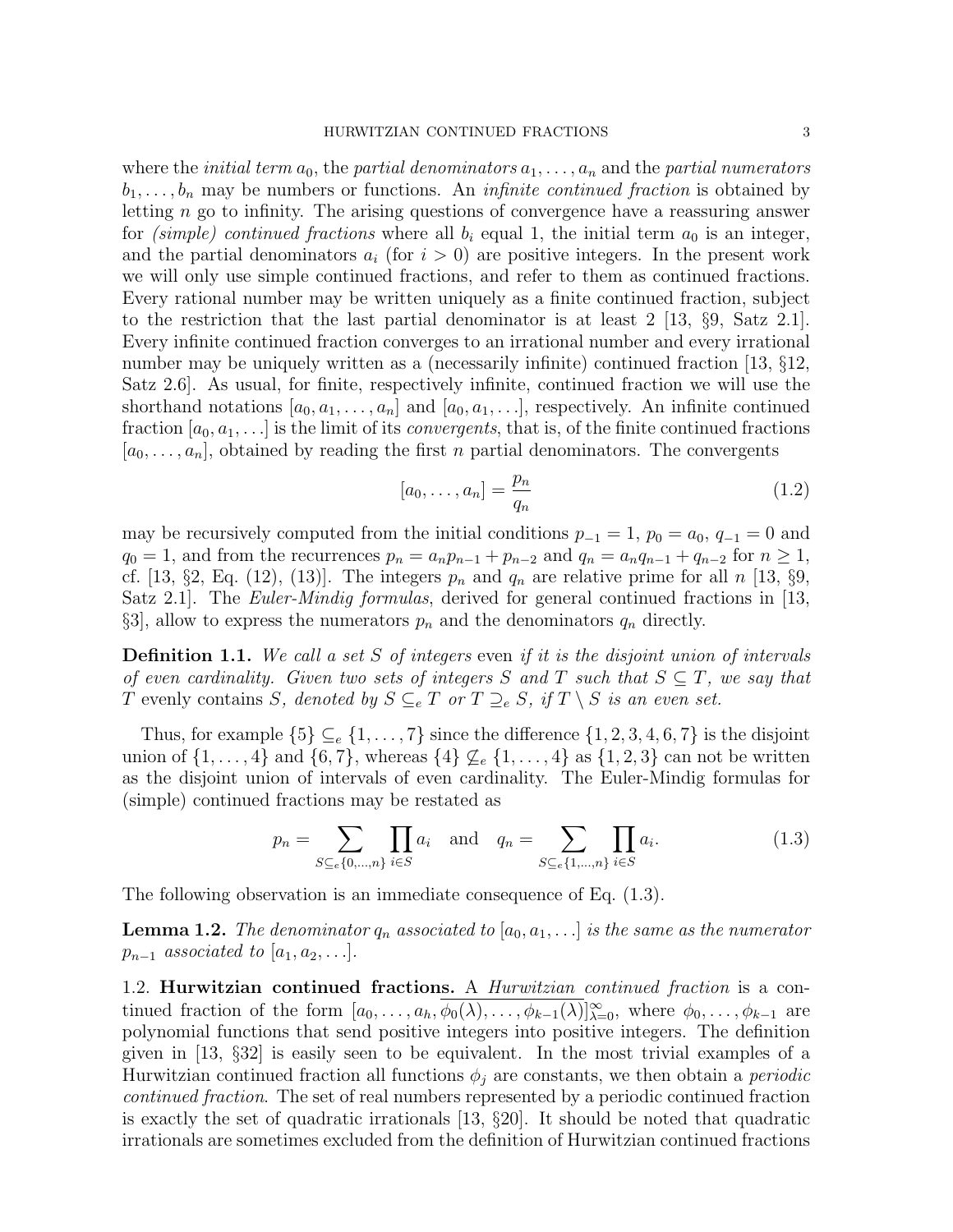## 4 GABOR HETYEI ´

in some recent papers [7], by requiring that at least one of the repeatedly used polynomial functions be non-constant. A real number is Hurwitzian if its continued fraction representation is a Hurwitzian continued fraction. A famous Hurwitzian number is

$$
e = [2, 1, 2, 1, 1, 4, 1, 1, 6, 1, 1, 8, 1, 1, 10, \ldots],
$$

see [13, §34, Eq. (10)]. The main result on Hurwitzian numbers is Hurwitz theorem [13, §33] stating that for a Hurwitzian number  $\xi_0 \in \mathbb{R}$ , and any rational numbers  $a, b, c, d$ , satisfying  $ad - bc \neq 0$ , the number  $(a\xi_0 + b)/(b\xi_0 + d)$  is also a Hurwitzian number. Hurwitz theorem provides also some estimate on the degrees of the polynomial functions appearing in the continued fraction representation of  $(a\xi_0 + b)/(b\xi_0 + d)$ , remains silent however on the issue how the length of the period may be affected by the transformation  $\xi_0 \mapsto (a\xi_0 + b)/(b\xi_0 + d)$ . A generalization of Hurwitz theorem may be found in [16].

Hurwitzian numbers may be computed from their continued fraction representation in some special cases, the expansion of the set of examples is subject of ongoing research. A frequently overlooked first attempt may be found in Perron's book [14, §48, Satz 6.3] which states (without proof) a formula for generalized continued fractions of the form  $(1.1)$  having the property that the partial numerators  $b_i$  are all equal, and that the numbers  $a_i$  form an arithmetic sequence. For simple continued fractions, Perron's result gives

$$
[\beta_0, \beta_0 + \beta_1, \beta_0 + 2\beta_1, \beta_0 + 3\beta_1, \ldots] = \beta_1 \frac{\sum_{n=0}^{\infty} \frac{1}{\beta_1^{2n} n! \Gamma\left(\frac{\beta_0}{\beta_1} + n\right)}}{\sum_{n=0}^{\infty} \frac{1}{\beta_1^{2n} n! \Gamma\left(\frac{\beta_0}{\beta_1} + n + 1\right)}}.
$$
(1.4)

The same class of Hurwitzian continued fractions was revisited by D. H. Lehmer [9], who proved the following formula.

$$
[\beta_0, \beta_0 + \beta_1, \beta_0 + 2\beta_1, \beta_0 + 3\beta_1, \ldots] = I_{\beta_0/\beta_1 - 1}(2\beta_1^{-1})/I_{\beta_0/\beta_1}(2\beta_1^{-1})
$$
(1.5)

where  $I_{\nu}(z)$  is the modified Bessel function of the first kind

$$
I_{\nu}(z) = \sum_{m=0}^{\infty} \frac{(z/2)^{\nu+2m}}{\Gamma(m+1)\Gamma(\nu+m+1)}.
$$
\n(1.6)

D. H. Lehmer's result was generalized in recent papers to other Hurwitzian continued fractions [5, 7, 11]. Some analogous results were found for Tasoev continued fractions [5, 6, 11, 12], defined as continued fractions of the form  $[a_0; a^k, \ldots, a^k]$  $\overline{m}$  $]_{k=1}^{\infty}$ . As pointed out by T. Komatsu [7], most of these recent results involve Hurwitzian and Tasoev continued fractions where the length of the quasi-period does not exceed 4, Komatsu's

work [7] contains some sophisticated examples of longer quasi-periods.

1.3. Bessel functions. Besides the modified Bessel functions  $I_{\nu}(x)$ , our formulas will also involve the (original) Bessel functions of the first kind

$$
J_{\nu}(z) = \sum_{m=0}^{\infty} \frac{(-1)^m (z/2)^{\nu+2m}}{\Gamma(m+1)\Gamma(\nu+m+1)}.
$$
 (1.7)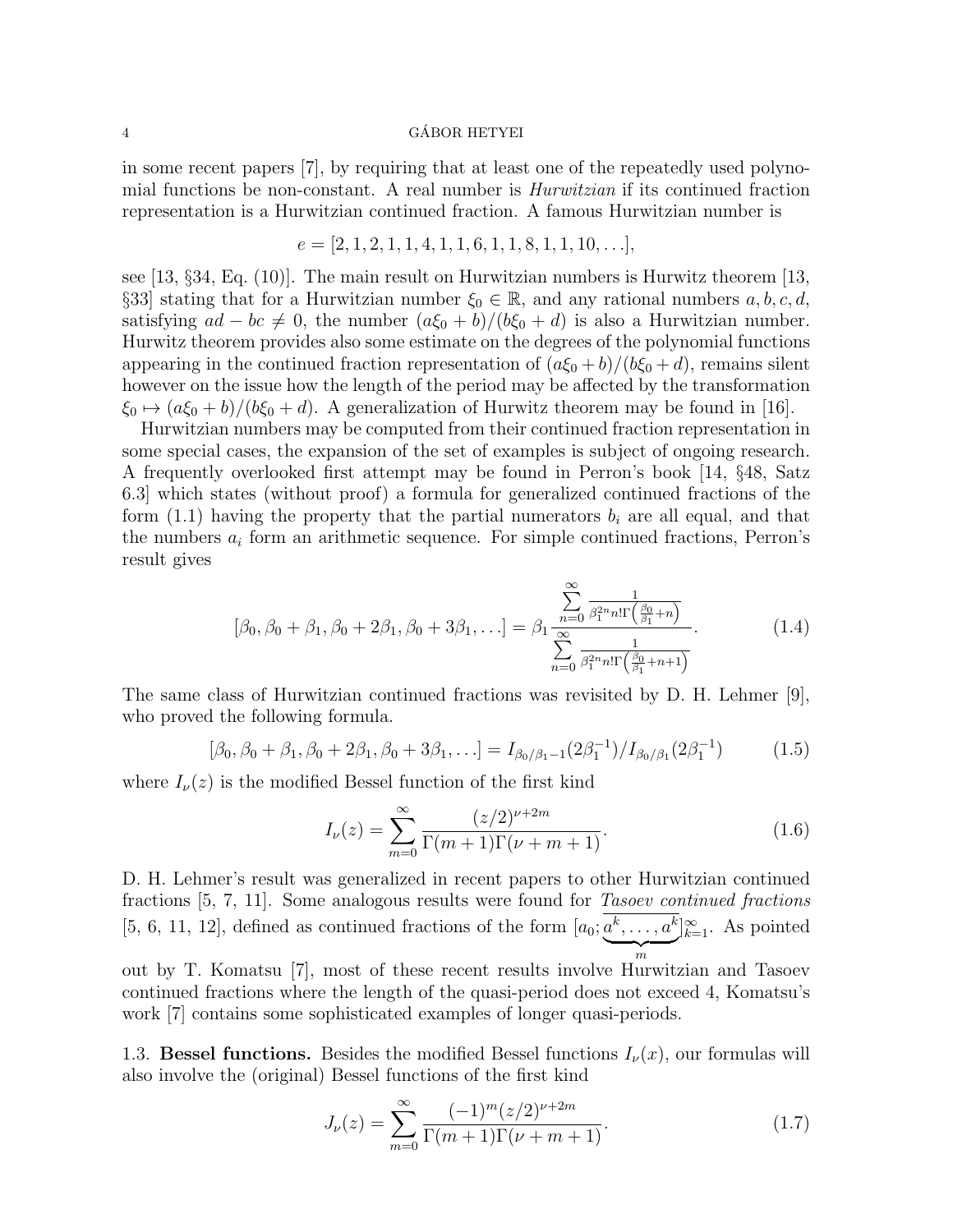There is an elementary expression for the functions  $I_{\nu}(z)$  and  $J_{\nu}(z)$  respectively, when-There is an elementary expression for the functions  $I_{\nu}(z)$  and  $J_{\nu}(z)$  respectively, whenever  $\nu$  is the half of an odd integer. Indeed, using  $\Gamma(1/2) = \sqrt{\pi}$  and  $\Gamma(z+1) = z\Gamma(z)$ , it is easy to derive directly from the definitions (1.6) and (1.7) that we have

$$
I_{-1/2}(z) = \sqrt{\frac{2}{\pi z}} \cosh(z), \quad I_{1/2}(z) = \sqrt{\frac{2}{\pi z}} \sinh(z), \tag{1.8}
$$

$$
J_{-1/2}(z) = \sqrt{\frac{2}{\pi z}} \cos(z), \text{ and } J_{1/2}(z) = \sqrt{\frac{2}{\pi z}} \sin(z). \tag{1.9}
$$

(see [10, List of formulæ: 44, 48, 182, 186]). The functions  $I_{\nu}(z)$  and  $J_{\nu}(z)$  satisfy very similar recurrence formulas:

$$
I_{\nu+1}(x) = I_{\nu-1}(x) - \frac{2\nu}{x}I_{\nu}(x)
$$
 and  $J_{\nu+1}(x) = -J_{\nu-1}(x) + \frac{2\nu}{x}J_{\nu}(x)$ ,

see [1, 9.1.27, 9.6.26]. These allow us to find explicit elementary expressions for  $I_{\nu}(z)$ and  $J_{\nu}(z)$ , whenever  $\nu$  is the half of an odd integer. In particular, for  $\nu = 3/2$  we obtain

$$
I_{3/2}(x) = \sqrt{\frac{2}{\pi x}} \left( \cosh(x) - \frac{\sinh(x)}{x} \right) \quad \text{and} \quad J_{3/2}(x) = \sqrt{\frac{2}{\pi x}} \left( \frac{\sin(x)}{x} - \cos(x) \right),\tag{1.10}
$$

see [10, List of formulæ: 45, 183].

1.4. Fibonacci and Lucas polynomials. The Fibonacci and Lucas polynomials are q-analogues of the usual Fibonacci and Lucas numbers.

**Definition 1.3.** We define the Fibonacci polynomials  $F_n(q)$  and the Lucas polynomials  $L_n(q)$  by the initial conditions  $F_0(q) = 0$ ,  $F_1(q) = 1$ ,  $L_0(q) = 2$  and  $L_1(q) = q$ ; and by the common recurrence  $P_n(q) = q \cdot P_{n-1}(q) + P_{n-2}(q)$  for  $n \geq 2$ , where the letter P should be replaced by either  $F$  or  $L$  throughout the defining recurrence.

Fibonacci and Lucas polynomials are widely studied, they even have their own Mathworld and Wikipedia entries. As a sample reference on Fibonacci polynomials see Yuang and Zhang [17], for further generalizations, see Cigler [2].

The coefficients of the Fibonacci and Lucas polynomials are listed as sequences A102426 and A034807 in the Online Encyclopedia of Integer Sequences [15]. In a recent work of Foata and Han [4] the coefficient of  $q^{n+1-m}$  in  $F_{n+1}(q)$  appears as the number of  $t$ -compositions of n into m parts. Here we record another combinatorial interpretation. The coefficient of  $q^{n+1-m}$  in  $F_{n+1}(q)$  is the number of m-element even sets contained in  $\{1, \ldots, n\}$ :

$$
F_{n+1}(q) = \sum_{\emptyset \subseteq e} S \subseteq \{1, \dots, n\} q^{n-|S|} = \sum_{S \subseteq e} \{1, \dots, n\} q^{|S|}.
$$
 (1.11)

Equation  $(1.11)$  may be shown by induction on n, using the defining recurrence. Just like for the usual Fibonacci and Lucas numbers, a closed formula for  $F_n(q)$  and  $L_n(q)$ may be obtained after solving the characteristic equation. We have

$$
F_n(q) = \frac{1}{\sqrt{q^2 + 4}} \left( \rho_1^n - \rho_2^n \right) \quad \text{and} \tag{1.12}
$$

$$
L_n(q) = \rho_1^n + \rho_2^n \tag{1.13}
$$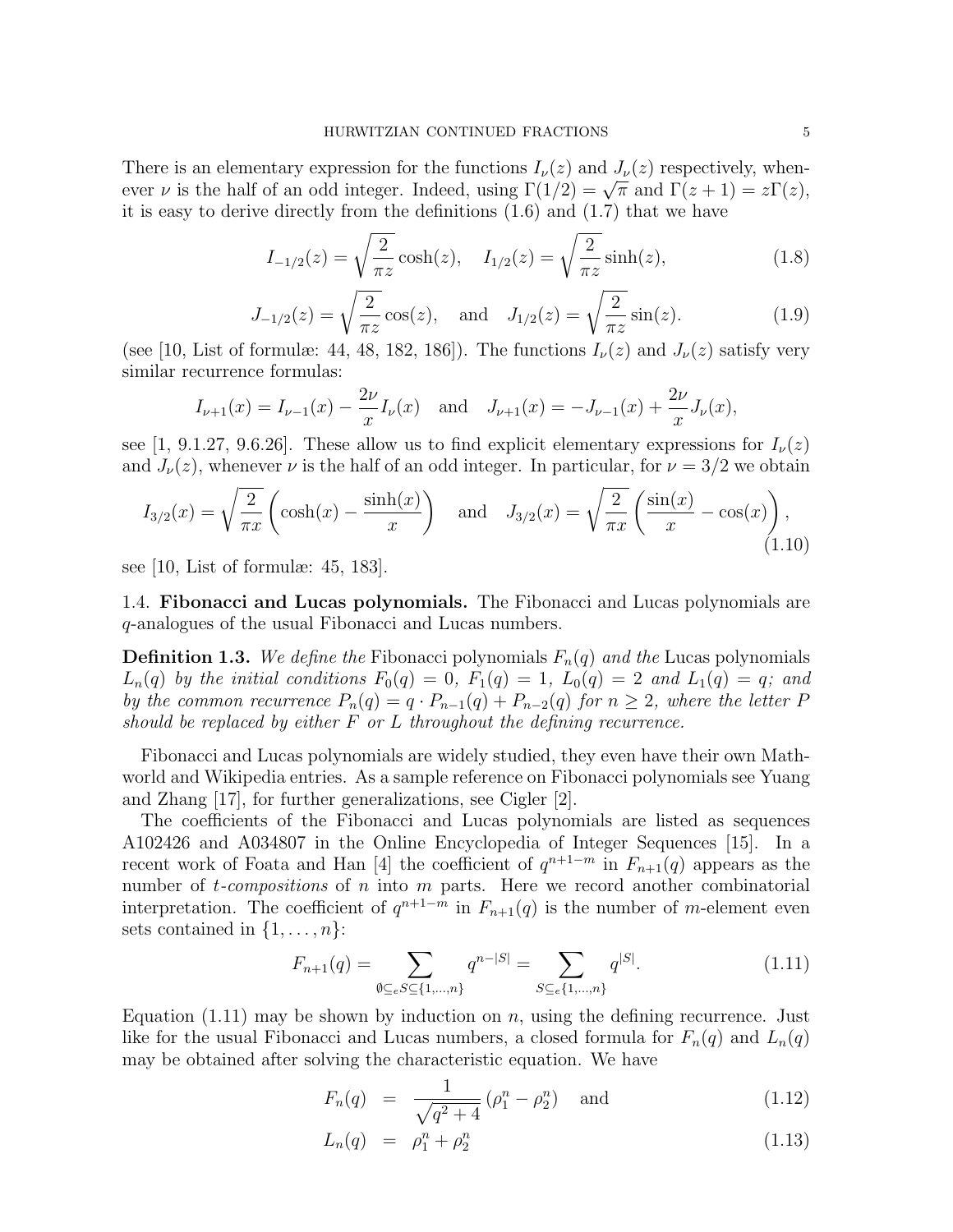where

$$
\rho_1 = \frac{q + \sqrt{q^2 + 4}}{2} \quad \text{and} \quad \rho_2 = \frac{q - \sqrt{q^2 + 4}}{2}.
$$
 (1.14)

# 2. Our main result

All our results will be about Hurwitzian continued fractions of the form

$$
\xi(\alpha,\beta_0,\beta_1,d,r):=[\underbrace{\alpha,\ldots,\alpha}_{r},\beta_0,\underbrace{\overline{\alpha,\ldots,\alpha},\beta_0+\beta_1\cdot n}_{d}]_{n=1}^{\infty}
$$

where  $\alpha$ ,  $\beta_0$ ,  $\beta_1$  and d are positive integers and and r is a nonnegative integer. In order to state them we need to introduce two magic numbers associated to such a continued fraction.

**Definition 2.1.** The magic sum associated to  $\xi(\alpha, \beta_0, \beta_1, d, r)$  is the sum

$$
\sigma(\alpha, \beta_0, \beta_1, d, r) = \frac{\beta_0 - \alpha}{\beta_1} + \frac{L_d(\alpha)}{\beta_1 F_d(\alpha)},
$$

the magic quotient associated to  $\xi(\alpha, \beta_0, \beta_1, d, r)$  is the quotient

$$
\rho(\alpha, \beta_0, \beta_1, d, r) = \frac{(-1)^{d-1}}{\beta_1^2 \cdot F_d(\alpha)^2}.
$$

Whenever this does not lead to confusion, we will omit the parameters  $(\alpha, \beta_0, \beta_1, d, r)$ and denote the magic numbers simply by  $\sigma$  and  $\rho$ , respectively. Note that  $\sigma$  does not depend on r and that  $\rho$  depends only on  $\alpha$ ,  $\beta_1$  and d. Our main result is the following.

**Theorem 2.2.** The  $(nd + r - 1)$ st convergent of  $\xi(\alpha, \beta_0, \beta_1, d, r)$  may be written as  $p_{nd+r-1}/q_{nd+r-1}$  where  $p_{nd+r-1}$  is given by

$$
\frac{p_{nd+r-1}}{F_d(\alpha)^n \beta_1^n} = F_{r+1}(\alpha) \sum_{k=0}^{\lfloor n/2 \rfloor} \frac{(n-k)!}{k!} {n+\sigma-1-k \choose n-2k} \rho^k + (-1)^{d-r} F_{d-r-1}(\alpha) \cdot F_d(\alpha) \beta_1 \sum_{k=0}^{\lfloor (n-1)/2 \rfloor} \frac{(n-k-1)!}{k!} {n+\sigma-1-k \choose n-2k-1} \rho^{k+1},
$$

and  $q_{nd+r-1}$  is given by

$$
\frac{q_{nd+r-1}}{F_d(\alpha)^n \beta_1^n} = F_r(\alpha) \sum_{k=0}^{\lfloor n/2 \rfloor} \frac{(n-k)!}{k!} {n+\sigma-1-k \choose n-2k} \rho^k + (-1)^{d+1-r} F_{d-r}(\alpha) \cdot F_d(\alpha) \beta_1 \sum_{k=0}^{\lfloor (n-1)/2 \rfloor} \frac{(n-k-1)!}{k!} {n+\sigma-1-k \choose n-2k-1} \rho^{k+1}.
$$

We postpone the proof of Theorem 2.2 till Section 4. In this section we only show how to find an asymptotic formula for the numerator and the denominator, which yields essentially the same limit formula that can also be derived from Lehmer's work [9]. This is the only part of our paper where the notion of limits and convergence from analysis will be used, the proof of Theorem 2.2 will only involve purely algebraic and combinatorial manipulations. We begin with estimating the magic sum  $\sigma$ .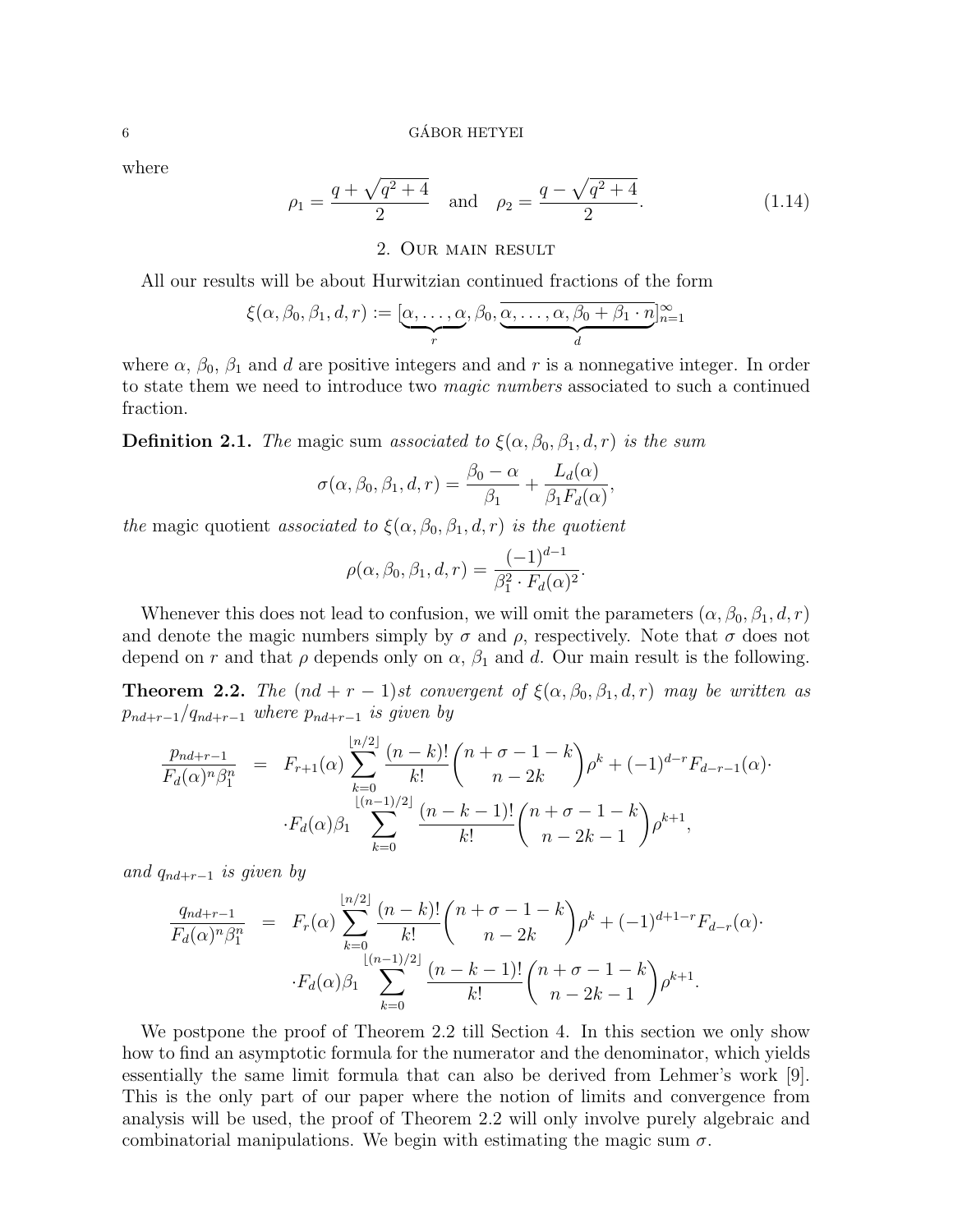#### HURWITZIAN CONTINUED FRACTIONS 7

**Lemma 2.3.** The magic sum  $\sigma$  is always positive.

*Proof.* Since  $\beta_0$  and  $\beta_1$  are positive, it suffices to prove that  $L_d(\alpha) \geq \alpha F_d(\alpha)$  holds for all positive integer  $\alpha$  and all nonnegative integer d. This may be shown by induction on d, using the common recurrence of the Fibonacci and Lucas polynomials.  $\Box$ 

**Corollary 2.4.** The falling factorial  $(\sigma+n-1)_n = (\sigma+n-1)\cdots(\sigma)$  is always positive.

As a consequence, we may divide  $p_{nd+r-1}/(F_d(\alpha)^n \beta_1^n)$ , as well as  $q_{nd+r-1}/(F_d(\alpha)^n \beta_1^n)$ by  $(\sigma + n - 1)_n$  and ask whether these quotients converge as n goes to infinity. It will turn out that they do.

**Lemma 2.5.** Let  $\sigma$  be any positive real number and  $\rho$  be any real number. Then

$$
\lim_{n \to \infty} \frac{1}{(\sigma + n - 1)_n} \sum_{k=0}^{\lfloor n/2 \rfloor} \frac{(n-k)!}{k!} {n + \sigma - 1 - k \choose n-2k} \rho^k = \sum_{m=0}^{\infty} \frac{\rho^m}{m!(\sigma + m - 1)_m}.
$$

*Proof.* Note first that the series on the right hand side is absolute convergent for any  $\rho$  as each of its term has smaller absolute value than the corresponding term of  $e^{\rho/\sigma} =$  $\sum_{m=0}^{\infty} \rho^m \sigma^{-m} / m!$ , an absolute convergent series. For any  $\varepsilon > 0$  there is an M such that

$$
\sum_{m=M+1}^{\infty} \left| \frac{\rho^m}{m!(\sigma+m-1)_m} \right| < \frac{\varepsilon}{3}.\tag{2.1}
$$

.

,

Let us consider now the expression of  $n$  on the left hand side. It may be rewritten as

$$
\sum_{k=0}^{\lfloor n/2 \rfloor} \frac{\rho^k}{k! (\sigma + k - 1)_k} \cdot \delta_{n,k} \quad \text{where} \quad \delta_{n,k} = \frac{(n-k)_k}{(\sigma + n - 1)_k}
$$

The factor  $\delta_{n,k}$  may be estimated as follows:

$$
\left(\frac{n-2k+1}{\sigma+n-k}\right)^k \leq \delta_{n,k} = \frac{(n-k)\cdots(n-2k+1)}{(\sigma+n-1)\cdots(\sigma+n-k)} \leq \left(\frac{n-k}{\sigma+n-1}\right)^k.
$$

Our upper bound for  $\delta_{n,k}$  is 1 for  $k = 0$  and it is less than 1 for  $k > 0$ , since  $n + \sigma - 1 >$  $n-1 > n-k$ . For fixed k, our lower bound converges to 1 as n goes to infinity. Now, for all  $n > M$  we may write

$$
\sum_{k=0}^{\lfloor n/2 \rfloor} \frac{\rho^k}{k! (\sigma + k - 1)_k} \cdot \delta_{n,k} = \sum_{k=0}^M \frac{\rho^k}{k! (\sigma + k - 1)_k} \cdot \delta_{n,k} + \sum_{k=M+1}^{\lfloor n/2 \rfloor} \frac{\rho^k}{k! (\sigma + k - 1)_k} \cdot \delta_{n,k}
$$

By our choice of M, and by  $|\delta_{n,k}| \leq 1$ , the second sum on the right hand side has absolute value less than  $\varepsilon/3$ , for all  $n > M$ . As n goes to infinity, each of  $\delta_{n,0}, \ldots, \delta_{n,M}$ converges to 1, so there is an  $n_0$  such that for all  $n > n_0$  we have

$$
\left| \sum_{k=0}^{M} \frac{\rho^k}{k! (\sigma + k - 1)_k} \cdot \delta_{n,k} - \sum_{k=0}^{M} \frac{\rho^k}{k! (\sigma + k - 1)_k} \right| < \frac{\varepsilon}{3}
$$

implying

$$
\left|\sum_{k=0}^{\lfloor n/2 \rfloor} \frac{\rho^k}{k! (\sigma + k - 1)_k} \cdot \delta_{n,k} - \sum_{k=0}^M \frac{\rho^k}{k! (\sigma + k - 1)_k}\right| < \frac{2\varepsilon}{3},\tag{2.2}
$$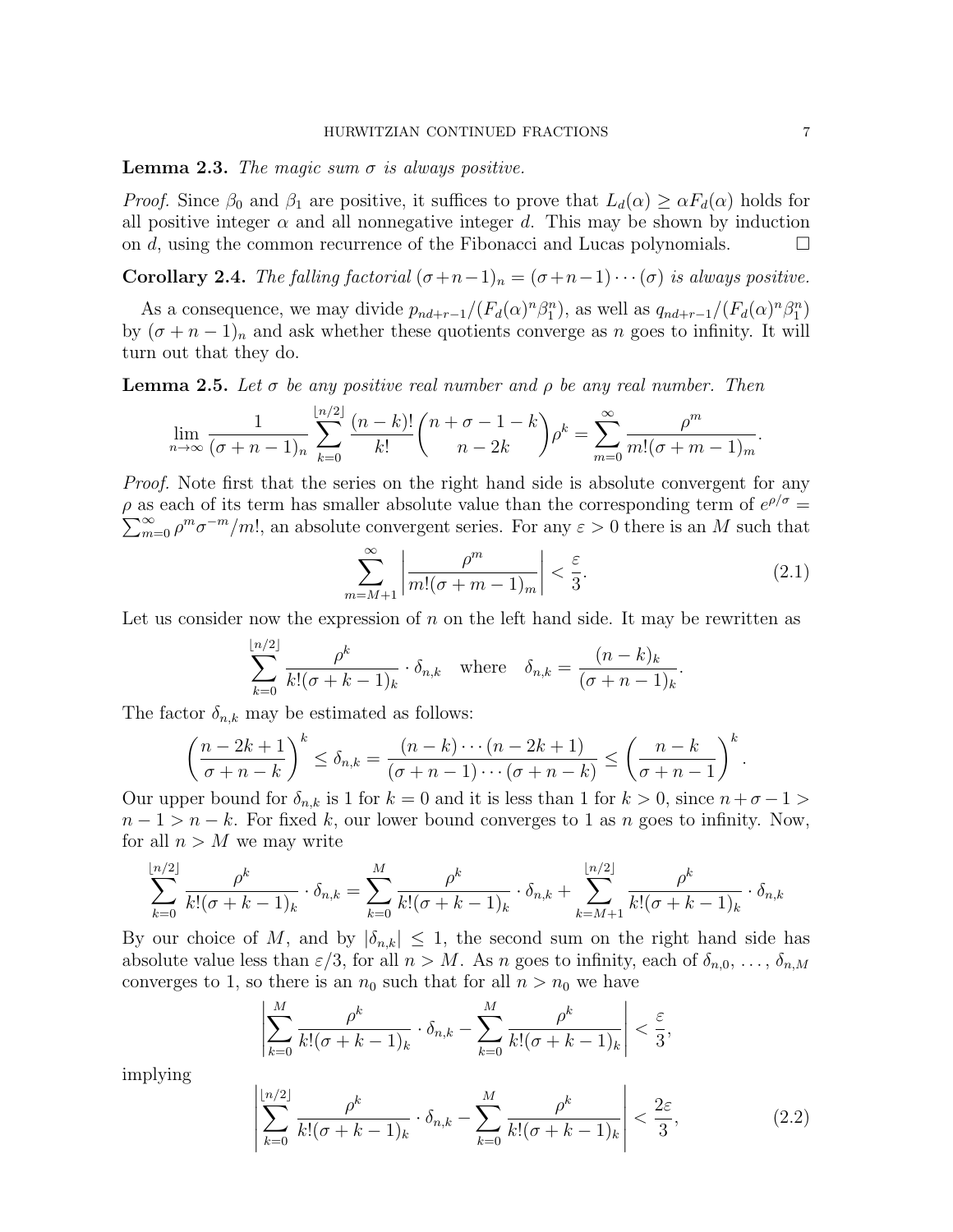Combining  $(2.1)$  and  $(2.2)$  we obtain

$$
\left|\sum_{k=0}^{\lfloor n/2 \rfloor} \frac{\rho^k}{k! (\sigma + k - 1)_k} \cdot \delta_{n,k} - \sum_{k=0}^{\infty} \frac{\rho^k}{k! (\sigma + k - 1)_k}\right| < \varepsilon \quad \text{for all } n \ge n_0.
$$

**Lemma 2.6.** Let  $\sigma$  be any positive real number and  $\rho$  be any real number. Then

$$
\lim_{n \to \infty} \frac{1}{(\sigma + n - 1)_n} \sum_{k=0}^{\lfloor (n-1)/2 \rfloor} \frac{(n-k-1)!}{k!} {n+\sigma-1-k \choose n-2k-1} \rho^{k+1} = \sum_{m=0}^{\infty} \frac{\rho^{m+1}}{m!(\sigma + m)_{m+1}}
$$

Proof. The proof is very similar to the proof of Lemma 2.5, thus we omit the details. We only note that this time we have

$$
\frac{1}{(\sigma+n-1)_n} \sum_{k=0}^{\lfloor (n-1)/2 \rfloor} \frac{(n-k-1)!}{k!} {n+\sigma-1-k \choose n-2k-1} \rho^{k+1} = \sum_{k=0}^{\lfloor (n-1)/2 \rfloor} \frac{\rho^{k+1}}{k!(\sigma+k)_{k+1}} \cdot \delta'_{n,k}
$$

where

$$
\delta'_{n,k} = \frac{(n-k-1)_k}{(\sigma+n-1)_k}.
$$

Again  $|\delta'_{n,k}| \leq 1$  for all n and k and, for any fixed k, the limit of  $\delta'_{n,k}$  is 1 as n goes to infinity.  $\square$ 

Combining Lemmas 2.5 and 2.6 with Theorem 2.2 we obtain

$$
\lim_{n \to \infty} \frac{p_{nd+r-1}}{F_d(\alpha)^n \beta_1^n (\sigma + n - 1)_n} = F_{r+1}(\alpha) \sum_{m=0}^{\infty} \frac{\rho^m}{m! (\sigma + m - 1)_m}
$$
  
 
$$
+ (-1)^{d-r} F_{d-r-1}(\alpha) F_d(\alpha) \beta_1 \sum_{m=0}^{\infty} \frac{\rho^{m+1}}{m! (\sigma + m)_{m+1}} \tag{2.3}
$$

and

$$
\lim_{n \to \infty} \frac{q_{nd+r-1}}{F_d(\alpha)^n \beta_1^n (\sigma + n - 1)_n} = F_r(\alpha) \sum_{m=0}^{\infty} \frac{\rho^m}{m! (\sigma + m - 1)_m} + (-1)^{d-r+1} F_{d-r}(\alpha) F_d(\alpha) \beta_1 \sum_{m=0}^{\infty} \frac{\rho^{m+1}}{m! (\sigma + m)_{m+1}}.
$$
\n(2.4)

Taking the quotients of the right hand sides of (2.3) and (2.4) we obtain the following formula for  $\xi = \xi(\alpha, \beta_0, \beta_1, d, r)$ :

$$
\xi = \frac{F_{r+1}(\alpha) \sum_{m=0}^{\infty} \frac{\rho^m}{m!(\sigma+m-1)_m} + (-1)^{d-r} F_{d-r-1}(\alpha) F_d(\alpha) \beta_1 \sum_{m=0}^{\infty} \frac{\rho^{m+1}}{m!(\sigma+m)_{m+1}}}{F_r(\alpha) \sum_{m=0}^{\infty} \frac{\rho^m}{m!(\sigma+m-1)_m} + (-1)^{d-r+1} F_{d-r}(\alpha) F_d(\alpha) \beta_1 \sum_{m=0}^{\infty} \frac{\rho^{m+1}}{m!(\sigma+m)_{m+1}}}
$$
\n(2.5)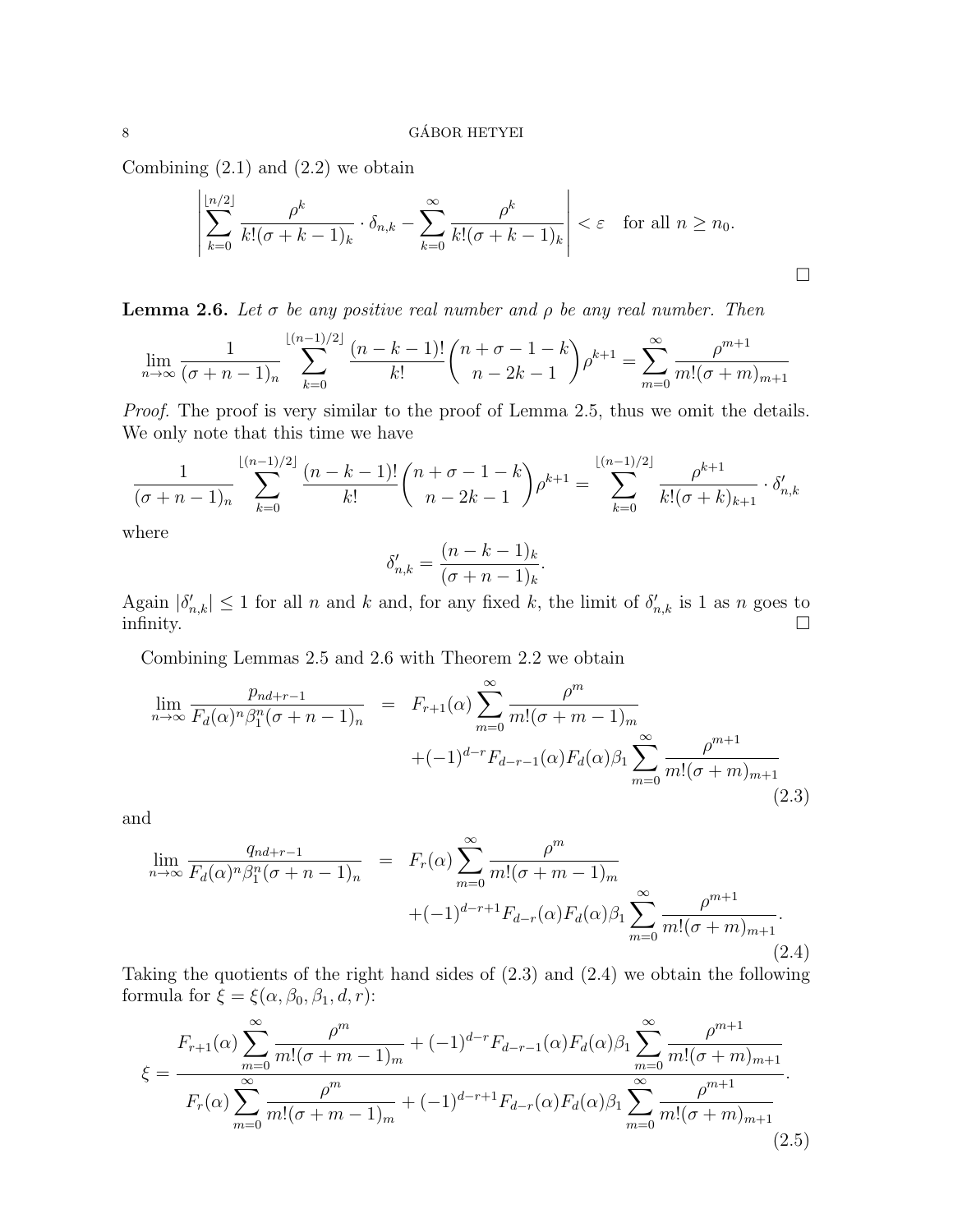This is the formula that could have been discovered in a "parallel universe" where interest in Hurwitzian continued fractions were to arise a long time before defining Bessel functions. We may restate Eq. (2.5) in terms of Bessel functions using the following two obvious statements.

**Lemma 2.7.** For any positive  $\rho$  and  $\sigma$  we have

$$
\sum_{m=0}^{\infty} \frac{\rho^m}{m!(\sigma+m-1)_m} = \frac{I_{\sigma-1}(2\sqrt{\rho})\Gamma(\sigma)}{\rho^{(\sigma-1)/2}} \quad and \quad \sum_{m=0}^{\infty} \frac{\rho^{m+1}}{m!(\sigma+m)_{m+1}} = \frac{I_{\sigma}(2\sqrt{\rho})\Gamma(\sigma)}{\rho^{(\sigma-2)/2}}.
$$

Here  $I_{\nu}(z)$  is the modified Bessel function defined in (1.6).

**Lemma 2.8.** For any negative  $\rho$  and positive  $\sigma$  we have

$$
\sum_{m=0}^{\infty} \frac{\rho^m}{m!(\sigma+m-1)_m} = \frac{J_{\sigma-1}(2\sqrt{-\rho})\Gamma(\sigma)}{(-\rho)^{(\sigma-1)/2}} \quad and
$$

$$
\sum_{m=0}^{\infty} \frac{\rho^{m+1}}{m!(\sigma+m)_{m+1}} = -\frac{J_{\sigma}(2\sqrt{-\rho})\Gamma(\sigma)}{(-\rho)^{(\sigma-2)/2}}.
$$

Here  $J_{\nu}(z)$  is the Bessel function given by (1.7).

Using Lemmas 2.8 and 2.7 above we may rephrase Eq. (2.5) as follows.

**Theorem 2.9.** Let  $\alpha$ ,  $\beta_0$ ,  $\beta_1$  and d be positive integers, and let r be nonnegative integers. Then the Hurwitzian continued fraction

$$
\xi(\alpha,\beta_0,\beta_1,d,r) = [\underbrace{\alpha,\ldots,\alpha}_{r},\beta_0,\underbrace{\overline{\alpha,\ldots,\alpha,\beta_0+\beta_1\cdot n}}_{d}]_{n=1}^{\infty}
$$

is given by

$$
\xi(\alpha,\beta_0,\beta_1,d,r) = \frac{F_{r+1}(\alpha)I_{\sigma-1}(2\sqrt{\rho}) + (-1)^{r+1}F_{d-r-1}(\alpha)I_{\sigma}(2\sqrt{\rho})}{F_r(\alpha)I_{\sigma-1}(2\sqrt{\rho}) + (-1)^rF_{d-r}(\alpha)I_{\sigma}(2\sqrt{\rho})}
$$

if d is odd, and it is given by

$$
\xi(\alpha,\beta_0,\beta_1,d,r) = \frac{F_{r+1}(\alpha)J_{\sigma-1}(2\sqrt{-\rho}) + (-1)^{r+1}F_{d-r-1}(\alpha)J_{\sigma}(2\sqrt{-\rho})}{F_r(\alpha)J_{\sigma-1}(2\sqrt{-\rho}) + (-1)^rF_{d-r}(\alpha)J_{\sigma}(2\sqrt{-\rho})},
$$

if d is even. Here  $I_{\nu}(z)$  and  $J_{\nu}(z)$ , respectively, denotes the is the modified respectively original Bessel function defined in (1.6) and (1.7), respectively.

*Proof.* We work out only the case of odd  $d$  in detail, the case of even  $d$  is completely analogous. Direct substitution of Lemma 2.7 into (2.5) yields

$$
\xi(\alpha,\beta_0,\beta_1,d,r) = \frac{F_{r+1}(\alpha)\frac{I_{\sigma-1}(2\sqrt{\rho})}{\rho^{(\sigma-1)/2}} + (-1)^{d-r}F_{d-r-1}(\alpha)F_d(\alpha)\beta_1\frac{I_{\sigma}(2\sqrt{\rho})}{\rho^{(\sigma-2)/2}}}{F_r(\alpha)\frac{I_{\sigma-1}(2\sqrt{\rho})}{\rho^{(\sigma-1)/2}} + (-1)^{d-r+1}F_{d-r}(\alpha)F_d(\alpha)\beta_1\frac{I_{\sigma}(2\sqrt{\rho})}{\rho^{(\sigma-2)/2}}}.
$$

After multiplying the numerator and the denominator by  $\rho^{(\sigma-1)/2}$  we get

$$
\xi(\alpha,\beta_0,\beta_1,d,r) = \frac{F_{r+1}(\alpha)I_{\sigma-1}(2\sqrt{\rho}) + (-1)^{d-r}\sqrt{\rho}F_{d-r-1}(\alpha)F_d(\alpha)\beta_1I_{\sigma}(2\sqrt{\rho})}{F_r(\alpha)I_{\sigma-1}(2\sqrt{\rho}) + (-1)^{d-r+1}\sqrt{\rho}F_{d-r}(\alpha)F_d(\alpha)\beta_1I_{\sigma}(2\sqrt{\rho})}.
$$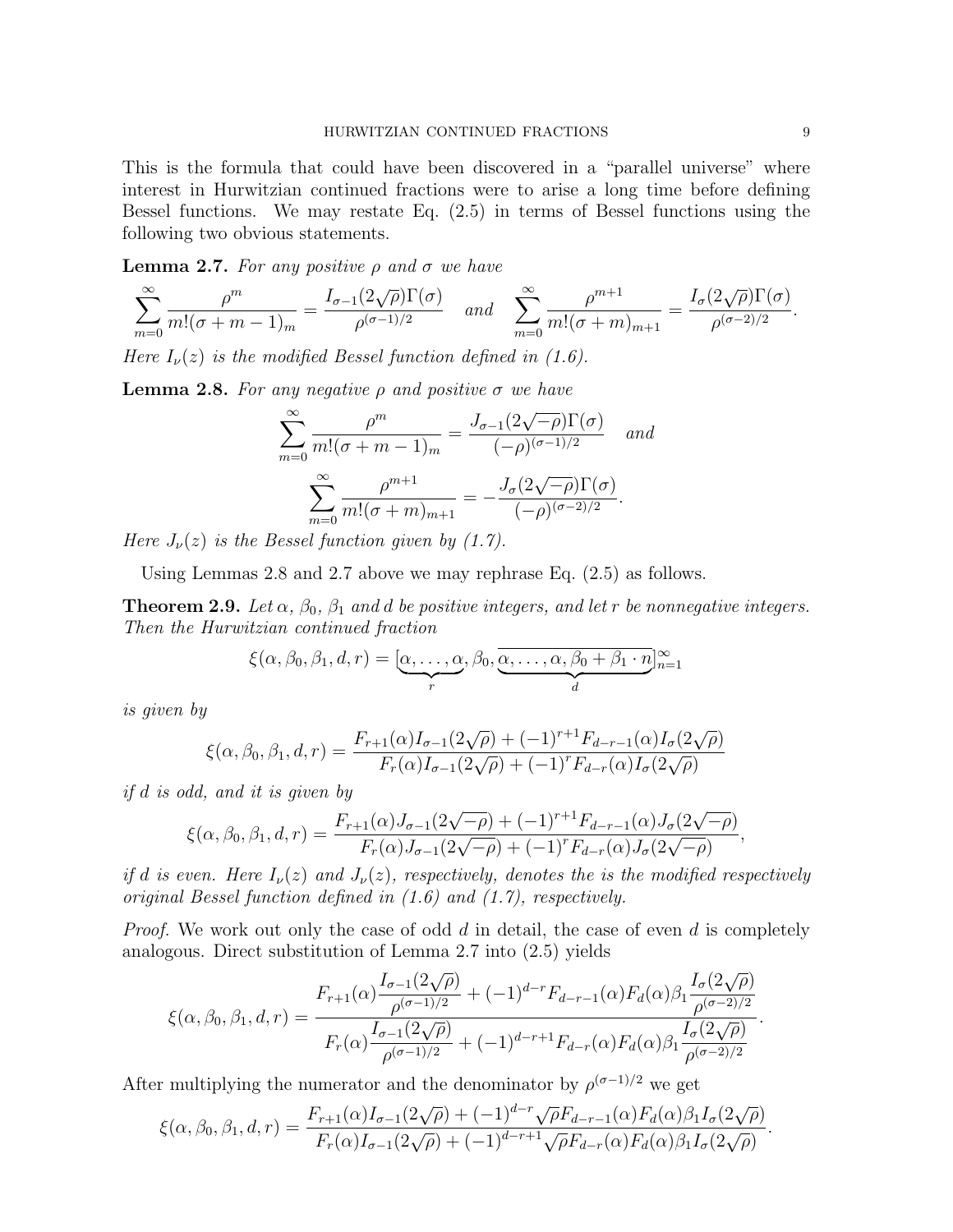The first equality in Theorem 2.9 follows from  $\sqrt{\rho} = \beta_1^{-1} F_d(\alpha)^{-1}$  and from the fact that  $(-1)^d = (-1)$  in this case. A similar reasoning for even d yields

$$
\xi(\alpha,\beta_0,\beta_1,d,r) = \frac{F_{r+1}(\alpha)J_{\sigma-1}(2\sqrt{-\rho}) - (-1)^{d-r}F_{d-r-1}(\alpha)J_{\sigma}(2\sqrt{-\rho})}{F_r(\alpha)J_{\sigma-1}(2\sqrt{-\rho}) - (-1)^{d-r+1}F_{d-r}(\alpha)J_{\sigma}(2\sqrt{-\rho})},
$$

a final simplification may be made by observing that  $(-1)^d = 1$  in this case.

Remark 2.10. Theorem 2.9 may also be derived from Lehmer's work [9] directly, using a few, easily verifiable facts about Fibonacci and Lucas polynomials. Again, we outline the proof for odd  $d$  only, the case of even  $d$  being completely analogous. Consider first the case when  $d = 1$  and  $r = 0$ . In this case we get  $\sigma = \beta_0/\beta_1$ , regardless of of  $\alpha$ . Theorem 2.9 takes the form  $\xi(\alpha, \beta_0, \beta_1, 1, 0) = I_{\sigma-1}(2\sqrt{\rho})/I_{\sigma}(2\sqrt{\rho})$ , which, by  $\rho = \beta_1^{-2}$ , is exactly Lehmer's formula  $(1.5)$ . Consider next the case when d is an arbitrary odd integer and  $r = 0$ . In this case, we may use Lehmer's [9, Theorem 4] with all constants being equal to  $\alpha$ . Using the fact that

$$
[\underbrace{\alpha, \ldots, \alpha}_{d}] = \frac{F_{d+1}(\alpha)}{F_d(\alpha)},
$$

the fractions  $A/B$ ,  $A'/B'$  and  $A''/B''$  appearing in [9, Theorem 4] are easily seen to correspond to  $((\beta_0-\alpha)F_d(\alpha)+F_{d+1}(\alpha))/F_d(\alpha)$ ,  $((\beta_0-\alpha)F_{d-1}(\alpha)+F_d(\alpha))/F_{d-1}(\alpha)$  and  $F_d(\alpha)/F_{d-1}(\alpha)$ , respectively, in our notation. Lehmer's  $(bB+B'+B'')/(aB)$  corresponds to our

$$
\frac{\beta_0 F_d(\alpha) + 2F_{d-1}(\alpha)}{\beta_1 F_d(\alpha)} = \frac{(\beta_0 - \alpha) F_d(\alpha) + (\alpha F_d(\alpha) + 2F_{d-1}(\alpha))}{\beta_1 F_d(\alpha)} = \sigma,
$$

since  $\alpha F_d(\alpha) + 2F_{d-1}(\alpha) = L_d(\alpha)$  holds for all d. Lehmer's [9, Theorem 4] gives

$$
\xi(\alpha, \beta_0, \beta_1, d, 0) = \frac{1}{F_d(\alpha)} \left( -F_{d-1}(\alpha) + \frac{I_{\sigma-1}(2(\beta_1 F_d(\alpha))^{-1})}{I_{\sigma}(2(\beta_1 F_d F_d(\alpha))^{-1})} \right)
$$

which is the same as the formula implied by Theorem 2.9, after noting that we have  $\rho = (\beta_1 F_d(\alpha))^{-2}$ . Finally, for arbitrary r we may substitute  $\eta := \xi(\alpha, \beta_0, \beta_1, d, 0)$  into the formula

$$
[\underbrace{\alpha, \dots, \alpha}_{r}, \eta] = \frac{F_{r+1}(\alpha)\eta + F_r(\alpha)}{F_r(\alpha)\eta + F_{r-1}(\alpha)}
$$

and obtain

$$
\xi(\alpha,\beta_0,\beta_1,d,r) = \frac{F_{r+1}(\alpha) \left( \frac{1}{F_d(\alpha)} \left( -F_{d-1}(\alpha) + \frac{I_{\sigma-1}(2(\beta_1 F_d(\alpha))^{-1})}{I_{\sigma}(2(\beta_1 F_d F_d(\alpha))^{-1})} \right) + F_r(\alpha) \right)}{F_r(\alpha) \left( \frac{1}{F_d(\alpha)} \left( -F_{d-1}(\alpha) + \frac{I_{\sigma-1}(2(\beta_1 F_d(\alpha))^{-1})}{I_{\sigma}(2(\beta_1 F_d F_d(\alpha))^{-1})} \right) + F_{r-1}(\alpha) \right)}.
$$

(Recall that  $\sigma$  does not depend on r.) Equivalently,

$$
\xi = \frac{F_{r+1}(\alpha)I_{\sigma-1}(2(\beta_1 F_d(\alpha))^{-1}) + (F_r(\alpha)F_d(\alpha) - F_{r+1}(\alpha)F_{d-1}(\alpha))I_{\sigma}(2(\beta_1 F_d F_d(\alpha))^{-1})}{F_r(\alpha)I_{\sigma-1}(2(\beta_1 F_d(\alpha))^{-1}) + (F_{r-1}(\alpha)F_d(\alpha) - F_r(\alpha)F_{d-1}(\alpha))I_{\sigma}(2(\beta_1 F_d F_d(\alpha))^{-1})}.
$$

Theorem 2.9 now follows after observing that  $F_r(\alpha)F_d(\alpha) - F_{r+1}(\alpha)F_{d-1}(\alpha)$  and and  $F_{r-1}(\alpha)F_d(\alpha) - F_r(\alpha)F_{d-1}(\alpha)$ , respectively, may be replaced by  $(-1)^{r+1}F_{d-r-1}(\alpha)$  and  $(-1)^r F_{d-r}(\alpha)$  respectively.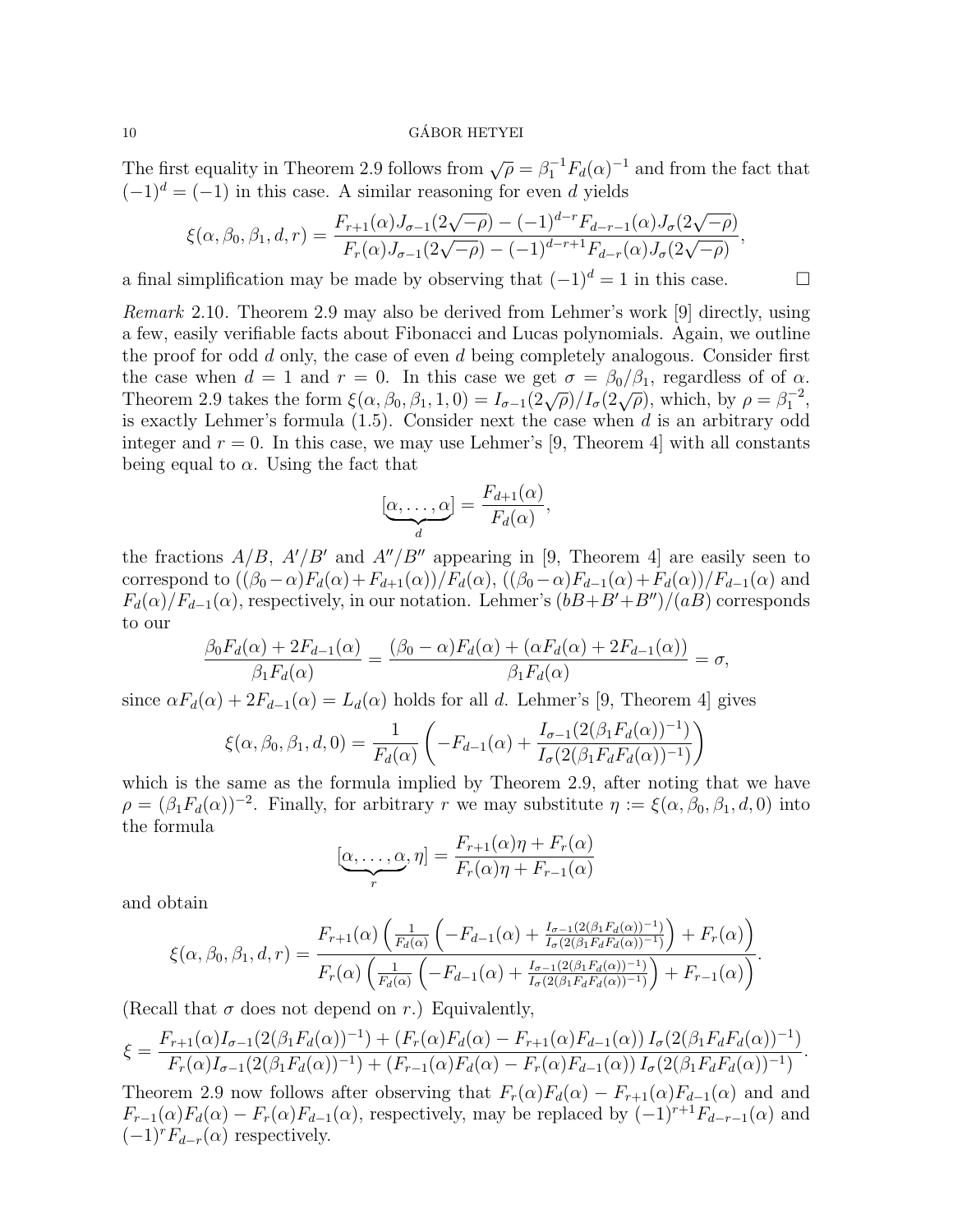#### HURWITZIAN CONTINUED FRACTIONS 11

#### 3. Two useful lemmas

In this section we provide a combinatorial proof for two polynomial identities which seem to be interesting by their own right. They will play a crucial role in Section 4 where we prove Theorem 2.2. Our lemmas will be summation formulas for the polynomials

$$
R_n(x,y) := \frac{1}{n!} \sum_{k=0}^n \binom{n}{k} \binom{n+y}{n-k} (n-k)!^2 x^k
$$
 (3.1)

and

$$
S_n(x,y) := \frac{1}{n!} \sum_{k=0}^{n-1} {n \choose k} {n+y \choose n-k-1} (n-k)! (n-k-1)! x^{k+1}
$$
 (3.2)

**Lemma 3.1.** The polynomials  $R_n(x, y)$  satisfy

$$
\sum_{m=0}^{n} \frac{(-x)^{n-m}}{(n-m)!} R_m(x,y) = \frac{1}{n!} \sum_{k=0}^{\lfloor n/2 \rfloor} \binom{n}{k} \binom{n+y-k}{n-2k} (n-k)!^2 x^k \quad \text{for all } n \ge 0.
$$

*Proof.* We consider both sides of the equation as polynomials in the variable  $y$  with coefficients from the field  $\mathbb{Q}(x)$ . Since a nonzero polynomial has only finitely many roots, it suffices to show that the two sides equal for any nonnegative integer value of  $y$ .

For  $y \in \mathbb{N}$ , the left hand side may then be rewritten as

$$
\frac{1}{n!} \sum_{m=0}^{n} {n \choose n-m} (-x)^{n-m} \sum_{k=0}^{m} {m \choose k} {m+y \choose y+k} (m-k)!^{2} x^{k}.
$$

This is  $1/n!$  times the total weight of all quadruplets  $(\pi_1, \pi_2, \gamma_1, \gamma_2)$  subject to the following conditions:

- (1)  $\pi_1$  is a permutation of  $\{1,\ldots,n\}$ ,  $\pi_2$  is a permutation of  $\{1,\ldots,n+y\}$ , the functions  $\gamma_1 : \{1, \ldots, n\} \to \{0, 1, 2\}$  and  $\gamma_2 : \{1, \ldots, n+y\} \to \{0, 1, 2\}$  are colorings;
- (2) for  $i \in \{1,2\}$  an element j satisfying  $\gamma_i(j) = 1$  must be a fixed point of  $\pi_i$ ;
- (3) for any j,  $\gamma_1(j) = 2$  is equivalent to  $\gamma_2(j) = 2$  and  $\gamma_1(j) = \gamma_2(j) = 2$  implies that j is a common fixed point of  $\pi_1$  and  $\pi_2$ ;
- (4) the colorings  $\gamma_1$  and  $\gamma_2$  satisfy  $|\{j \in \{1, ..., n+y\} : \gamma_2(j) > 0\}| = |\{j \in$  $\{1,\ldots,n\}$ :  $\gamma_1(j) > 0\}|+y;$

We define the weight of  $(\pi_1, \pi_2, \gamma_1, \gamma_2)$  as

$$
x^{|\{j\in \{1,\ldots,n\}\,:\,\gamma_1(j)=1\}|}\cdot (-x)^{|\{j\in \{1,\ldots,n\}\,:\,\gamma_1(j)=2\}|}.
$$

Indeed, after setting  $n - m$  as the number of elements j satisfying  $\gamma_1(j) = \gamma_2(j) = 2$ , there are  $\binom{n}{n}$  $\binom{n}{n-m}$  ways to select them. By rule (3) these are common fixed points of  $\pi_1$ and  $\pi_2$  (and thus elements of  $\{1, \ldots, n\}$ ). Next we set k as the number of elements  $j \in \mathbb{Z}$  $\{1, \ldots, n\}$  satisfying  $\gamma_1(j) = 1$ , and select these elements, in  $\binom{m}{k}$  ways. The remaining elements of  $\{1,\ldots,n\}$  satisfy  $\gamma_1(j)=0$ . At this point we have  $|\{j\in\{1,\ldots,n\}|$ :  $|\gamma_1(j) > 0\}| = n - m + k$ . Thus, by rule (4), the set  $\{j \in \{1, ..., n+y\} : \gamma_2(j) > 0\}$ must have  $n - m + k + y$  elements. Exactly  $n - m$  of these elements satisfy  $\gamma_2(j) = 2$ , therefore the number of elements  $j \in \{1, ..., n+y\}$  satisfying  $\gamma_2(j) = 1$  must be  $y + k$ .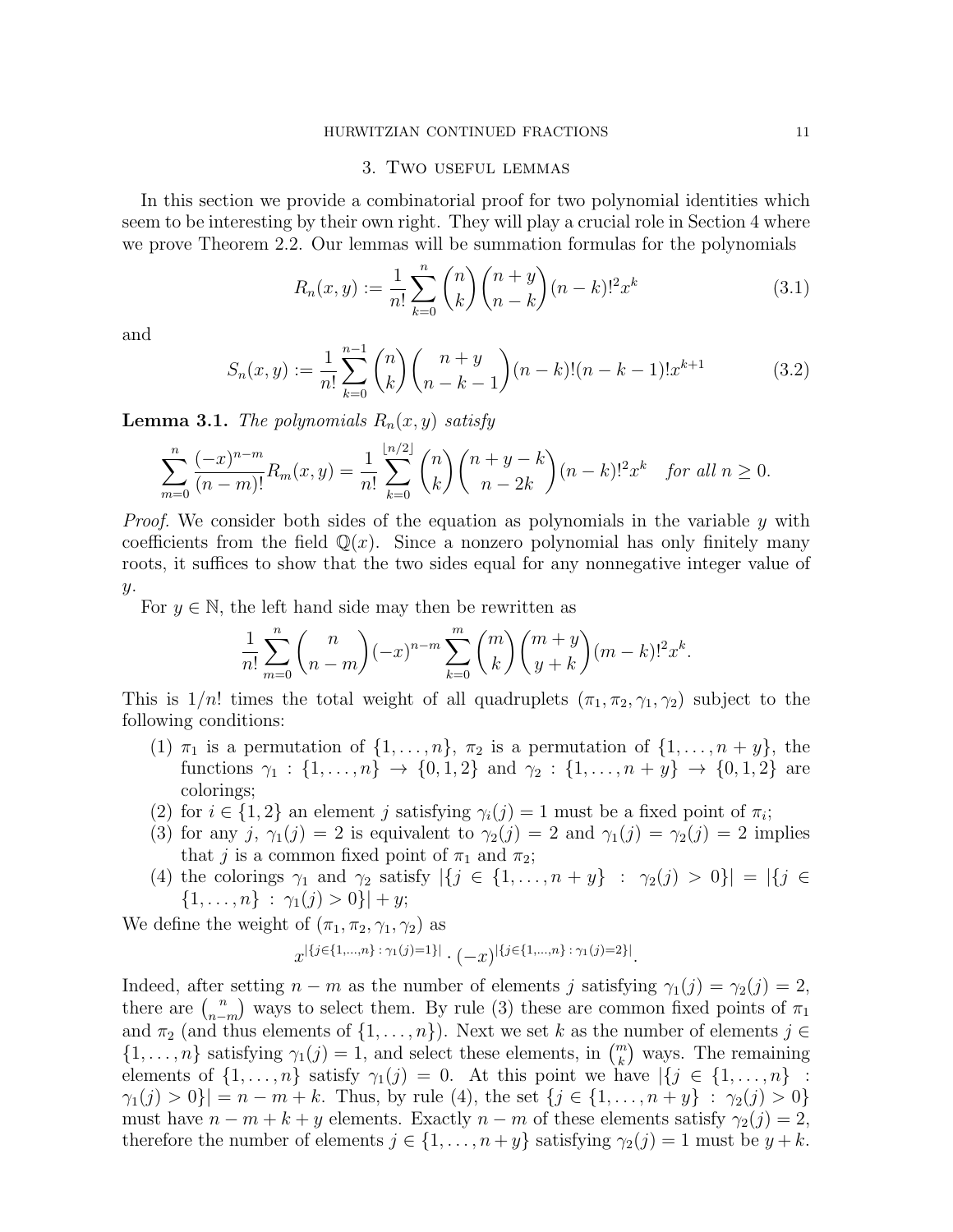There are  $\binom{m+y}{y+k}$  ways to select them. So far we have selected  $n-m+k$  fixed points of  $\pi_1$  and  $n - m + y + k$  fixed points of  $\pi_2$ . We can complete prescribing the action of  $\pi_1$ and  $\pi_2$  in  $(m-k)!^2$  ways.

The same total weight may also be found by fixing the pair  $(\pi_1, \pi_2)$  first, and summing over all *allowable pairs* of colorings  $(\gamma_1, \gamma_2)$ . We call the pair  $(\gamma_1, \gamma_2)$  allowable, if the quadruplet  $(\pi_1, \pi_2, \gamma_1, \gamma_2)$  satisfies the conditions listed above. Suppose  $j_0$  is a common fixed point of  $\pi_1$  and  $\pi_2$ . Observe that the contribution of all allowable pairs  $(\gamma_1, \gamma_2)$ satisfying  $\gamma_1(j_0) = \gamma_2(j_0) = 2$  cancels the contribution of all allowable pairs satisfying  $\gamma_1(j_0) = \gamma_2(j_0) = 1$ . Indeed, let  $(\gamma_1, \gamma_2)$  an allowable pair satisfying  $\gamma_1(j_0) = \gamma_2(j_0) > 0$ . Then the pair  $(\gamma_1', \gamma_2')$  defined by

$$
\gamma_i'(j) = \begin{cases} \gamma_i(j) & \text{if } j \neq j_0 \\ 3 - \gamma_i(j) & \text{if } j = j_0 \end{cases}
$$

is also allowable and also satisfies  $\gamma'_1(j_0) = \gamma'_2(j_0) > 0$ . (Here  $j \in \{1, ..., n\}$  for  $\gamma_1$  and  $\gamma'_1$  and  $j \in \{1, \ldots, n+y\}$  for  $\gamma_2$  and  $\gamma'_2$ .) The map  $(\gamma_1, \gamma_2) \mapsto (\gamma'_1, \gamma'_2)$  is an involution that matches canceling terms: the only difference between the respective contribution is a factor of x or  $-x$  associated to  $j_0$ . Therefore we may restrict our attention to the total weight of quadruplets  $(\pi_1, \pi_2, \gamma_1, \gamma_2)$  satisfying the following additional criteria:

- (5) no j satisfies  $\gamma_1(j) = \gamma_2(j) = 2$ , in particular, the colorings  $\gamma_1$  and  $\gamma_2$  map into the set  $\{0,1\};$
- (6) no j satisfies  $\gamma_1(j) = \gamma_2(j) = 1$ , in other words, the sets  $\{j \in \{1, ..., n\}$ :  $\gamma_1(j) = 1$  and  $\{j \in \{1, ..., n+y\} : \gamma_2(j) = 1\}$  are disjoint.

When computing the total weight of such quadruplets, we may first select  $k$  as the number of elements  $j \in \{1, \ldots, n\}$  satisfying  $\gamma_1(j) = 1$  and select them in  $\binom{n}{k}$  $\binom{n}{k}$  ways. By rule (4) there must be  $y + k$  elements  $j \in \{1, \ldots, n + y\}$  satisfying  $\gamma_2(j) = 1$  and, by rule  $(6)$ , this set is disjoint of the previously selected k-element set. Thus there are  $\binom{n+y-k}{n+k}$  $(y+k)$  ways to select them. So far we have selected k fixed points of  $\pi_1$  and  $y+k$  fixed points of  $\pi_2$ . There are  $(n - k)!^2$  ways to complete prescribing  $\pi_1$  and  $\pi_2$ , the weight of the quadruplet is  $x^k$ . We obtain a total contribution of  $\sum_{k=0}^n \binom{n}{k}$  $\binom{n}{k}\binom{n+y-k}{y+k}(n-k)!^2x^k$ which is exactly  $n!$  times the right and side.

**Lemma 3.2.** The polynomials  $S_n(x, y)$  satisfy

$$
\sum_{m=0}^{n} \frac{(-x)^{n-m}}{(n-m)!} S_m(x,y) = \frac{1}{n!} \sum_{k=0}^{\lfloor (n-1)/2 \rfloor} \binom{n}{k} \binom{n+y-k}{n-2k-1} (n-k)!(n-k-1)! x^{k+1}
$$

for all  $n \geq 0$ .

Proof. A proof may be obtained by performing slight modifications to the proof of Lemma 3.1, which we outline below. The left hand side equals

$$
\frac{x}{n!} \sum_{m=0}^{n} {n \choose n-m} (-x)^{n-m} \sum_{k=0}^{m} {m \choose k} {m+y \choose y+k+1} (m-k)! (m-k-1)! x^{k},
$$

which may be considered as  $x/n!$  times the total weight of quadruplets  $(\pi_1, \pi_2, \gamma_1, \gamma_2)$ , where the only change to the definition is that, instead of  $(4)$ , now we require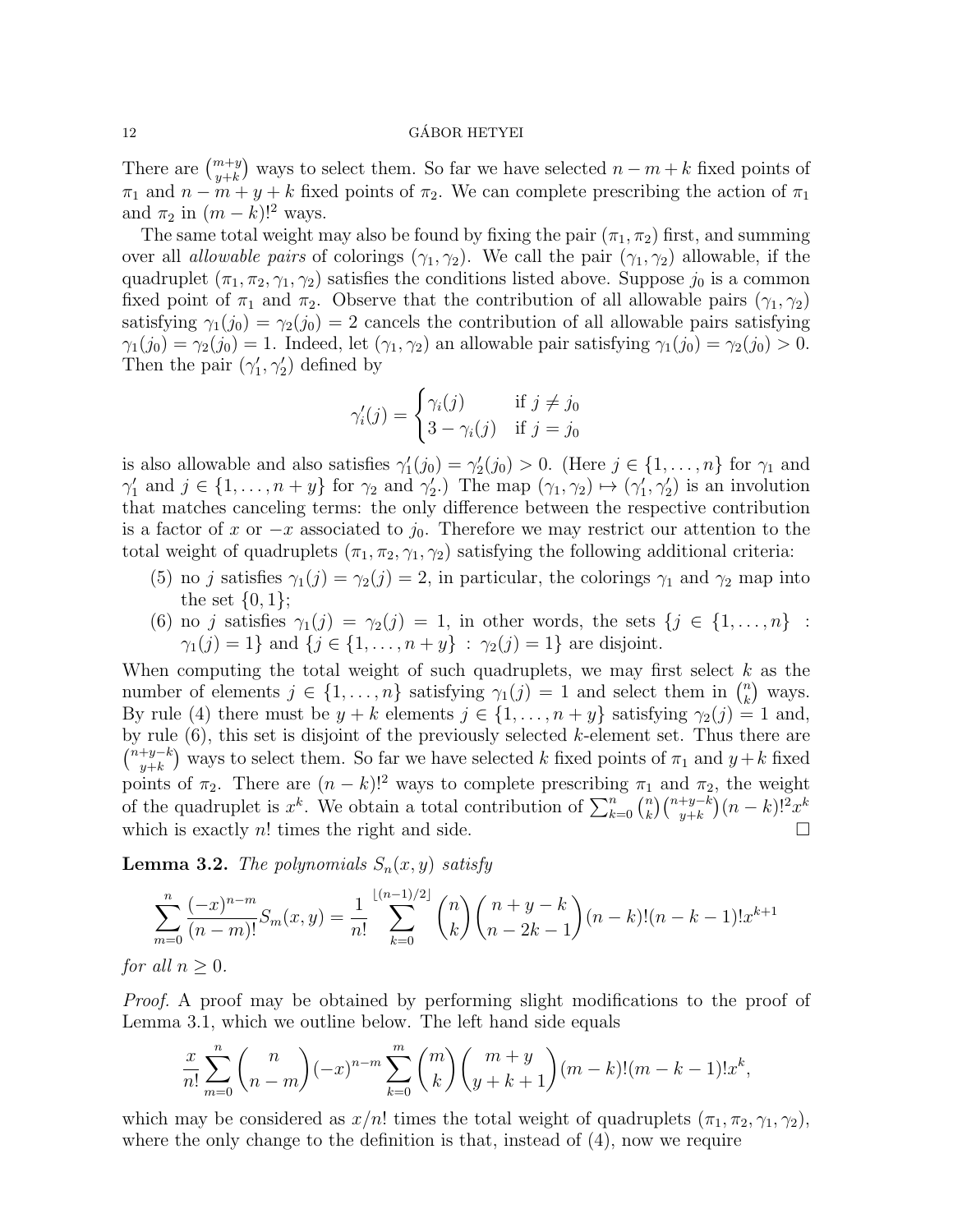(4') the colorings  $\gamma_1$  and  $\gamma_2$  satisfy  $|\{j \in \{1, ..., n+y\} : \gamma_2(j) > 0\}| = |\{j \in$  $\{1, \ldots, n\}$ :  $\gamma_1(j) > 0\}| + y + 1.$ 

Thus we will have to select  $y + k + 1$  elements j (instead of  $y + k$ ) satisfying  $\pi_2(j) = 1$ , in  $\binom{m+y}{y+k+1}$ . In the last stage, we will have selected  $n-m+y+k+1$  fixed points of  $\pi_2$ , thus we will only have  $(m - k - 1)!$  ways to complete the selection of  $\pi_2$ .

The same involution as before shows that we may again restrict our attention to those quadruplets which satisfy the additional conditions  $(5)$  and  $(6)$ . Let us set k again as the number of elements  $j \in \{1, \ldots, n\}$  satisfying  $\gamma_1(j) = 1$ . The only adjustment we need to make to the reasoning is to observe that now we need to have  $y+k+1$  elements satisfying  $|\gamma_2(j)=1|$  which may be selected in  $\binom{n+y-k}{y+k+1}$  ways, instead of  $\binom{n+y-k}{y+k}$  $_{y+k}^{+y-k}$  ways. Finally, we may complete the selection of  $\pi_2$  in  $(n-k-1)!$  ways, instead of  $(n-k)!$ . The resulting total weight is exactly  $x/n!$  times the right hand side of our stated equality.  $\Box$ 

For the sake of use in Section 4 let us note that  $R_n(x, y)$  and  $S_n(x, y)$  may also be written in the following shorter form, using falling factorials:

$$
R_n(x,y) = \sum_{k=0}^n \frac{x^k(y+n)_{n-k}}{k!} \quad \text{and} \quad S_n(x,y) = \sum_{k=0}^{n-1} \frac{x^{k+1}(y+n)_{n-k-1}}{k!} \tag{3.3}
$$

A similar simplification yields that Lemma 3.1 is equivalent to

$$
\sum_{m=0}^{n} \frac{(-x)^{n-m}}{(n-m)!} R_m(x,y) = \sum_{k=0}^{\lfloor n/2 \rfloor} \frac{(n-k)!}{k!} {n+y-k \choose n-2k} x^k \quad \text{for all } n \ge 0,
$$
 (3.4)

and that Lemma 3.2 has the compact form

$$
\sum_{m=0}^{n} \frac{(-x)^{n-m}}{(n-m)!} S_m(x,y) = \sum_{k=0}^{\lfloor (n-1)/2 \rfloor} \frac{(n-k-1)!}{k!} {n+y-k \choose n-2k-1} x^{k+1} \text{ for all } n \ge 0. \tag{3.5}
$$

# 4. Calculating the convergents

In this section we calculate  $(nd + r - 1)$ st convergent of  $\xi(\alpha, \beta_0, \beta_1, d, r)$  directly, from the Euler-Mindig formulas (1.3). We begin by observing that, for an arbitrary continued fraction  $[a_0, a_1, \ldots]$  and an arbitrary positive integer  $\alpha$ , the numerator  $p_n$  in (1.3) may be rewritten as

$$
p_n = \sum_{S \subseteq e \{0, \dots, n\}} \prod_{i \in S} (a_i - \alpha + \alpha) = \sum_{S \subseteq e \{0, \dots, n\}} \sum_{T \subseteq S} \prod_{i \in T} (a_i - \alpha) \alpha^{|S \setminus T|}.
$$

Changing the order of summation gives

$$
p_n = \sum_{T \subseteq \{0, \dots, n\}} \prod_{i \in T} (a_i - \alpha) \sum_{T \subseteq S \subseteq e \{0, \dots, n\}} \alpha^{|S|}.
$$
 (4.1)

For  $\xi(\alpha, \beta_0, \beta_1, d, r)$  we have  $a_i = \alpha$  unless i is congruent to r modulo d. Thus, to compute  $p_{nd+r-1}$  using (4.1), we only need to sum over subsets T whose elements are all congruent to  $r$  modulo  $d$ . This observation yields the following recurrence:

$$
p_{nd+r-1} = F_{nd+r+1}(\alpha) + \sum_{k=0}^{n-1} p_{kd+r-1} \cdot (\beta_0 + \beta_1 \cdot k - \alpha) \cdot F_{(n-k)d}(\alpha). \tag{4.2}
$$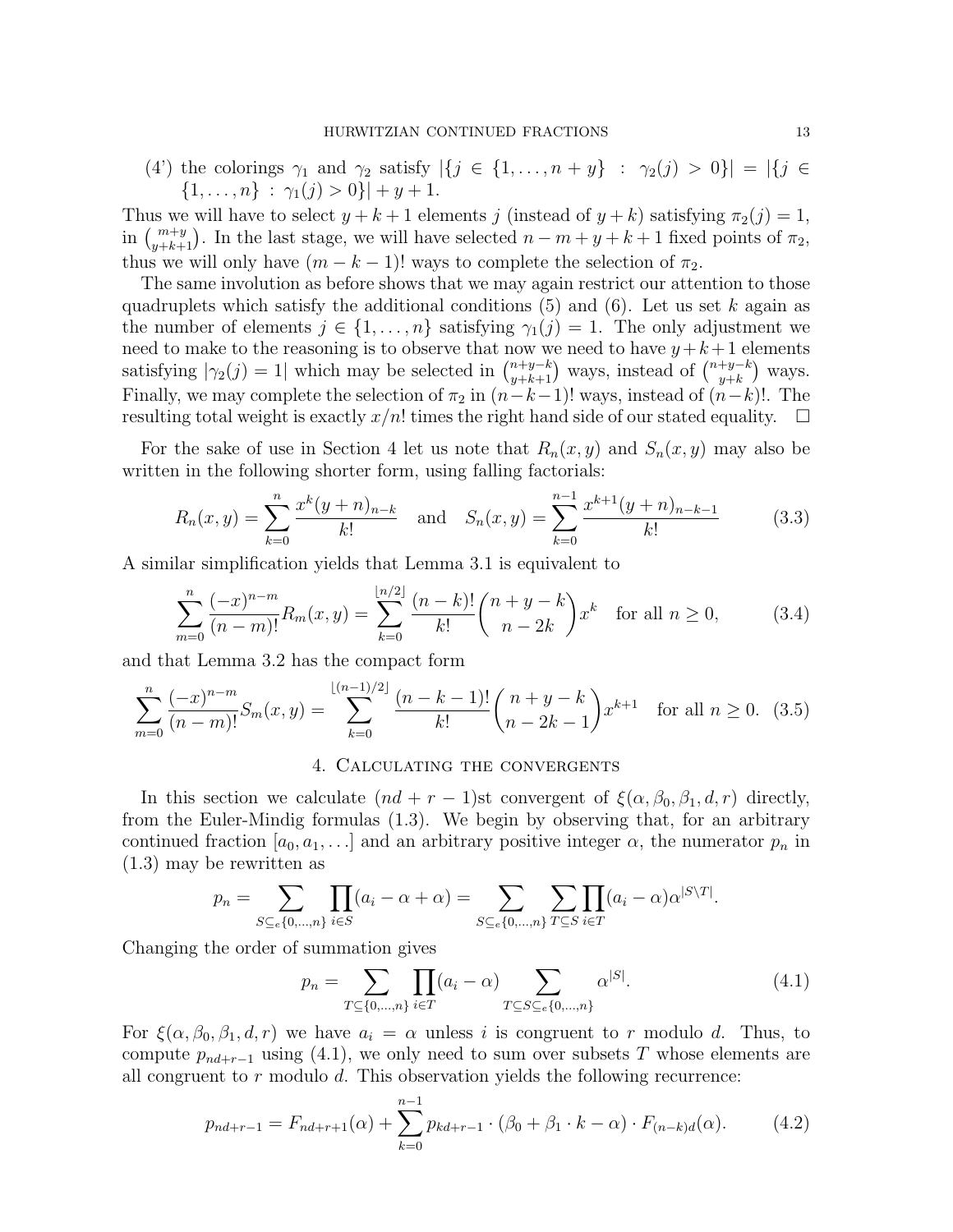By Eq. (1.11), the term  $F_{nd+r+1}(\alpha)$  above is the contribution of  $T = \emptyset$ , whereas the term  $p_{kd+r-1} \cdot (\beta_0 + \beta_1 \cdot k - \alpha) \cdot F_{(n-k)d+1}(\alpha)$  is the total contribution of all sets T whose largest element is  $kd + r$ . Substituting  $n = 0$  into (4.2) yields the initial condition

$$
p_{r-1} = F_{r+1}(\alpha)
$$

which is obviously true for  $r > 0$ , and it is also valid when  $r = 0$  after setting  $p_{-1} = 1$ , as usual. Consider the formal Laurent series

$$
y(t) := \sum_{n=0}^{\infty} p_{nd+r-1} \cdot t^{\beta_0 + \beta_1 \cdot n - \alpha} \in \mathbb{Q}((t)).
$$

For  $y(t)$ , Eq. (4.2) yields

$$
y(t) := \sum_{n=0}^{\infty} F_{nd+r+1}(\alpha) t^{\beta_1 n} \cdot t^{\beta_0 - \alpha} + t \cdot \sum_{n=1}^{\infty} F_{nd}(\alpha) t^{\beta_1 n} \cdot y'(t), \tag{4.3}
$$

where  $y'(t)$  is the formal derivative of  $y(t)$  with respect to t. To write (4.3) in a more explicit form, observe that, by Eq.  $(1.12)$ , we have

$$
\sum_{n=0}^{\infty} F_{nd+r+1}(\alpha) t^n = \sum_{n=0}^{\infty} \frac{\rho_1^{nd+r+1} - \rho_2^{nd+r+1}}{\sqrt{\alpha^2 + 4}} t^n = \frac{1}{\sqrt{\alpha^2 + 4}} \left( \frac{\rho_1^{r+1}}{1 - \rho_1^d t} - \frac{\rho_2^{r+1}}{1 - \rho_2^d t} \right).
$$

Using the fact that  $\rho_1 \rho_2 = -1$ , the above equation may be rewritten as

$$
\sum_{n=0}^{\infty} F_{nd+r+1}(\alpha) t^n = \frac{1}{\sqrt{\alpha^2 + 4}} \frac{\rho_1^{r+1} - \rho_2^{r+1} - (\rho_1^{r+1} \rho_2^d - \rho_2^{r+1} \rho_1^d) t}{1 - (\rho_1^d + \rho_2^d) t + (-1)^d t^2}
$$

$$
= \frac{1}{\sqrt{\alpha^2 + 4}} \frac{\rho_1^{r+1} - \rho_2^{r+1} + (-1)^{r+1} (\rho_1^{d-r-1} - \rho_2^{d-r-1}) t}{1 - (\rho_1^d + \rho_2^d) t + (-1)^d t^2}.
$$

By Eqs.  $(1.11)$  and  $(1.13)$  we obtain

$$
\sum_{n=0}^{\infty} F_{nd+r+1}(\alpha) t^n = \frac{F_{r+1}(\alpha) + (-1)^{r+1} F_{d-r-1}(\alpha) t}{1 - L_d(\alpha) t + (-1)^d t^2}.
$$
\n(4.4)

Note that substituting  $r = d - 1$  in Eq. (4.4) yields

$$
\sum_{n=1}^{\infty} F_{nd}(\alpha)t^n = t \cdot \sum_{n=0}^{\infty} F_{nd+d}(\alpha)t^n = \frac{F_d(\alpha) \cdot t}{1 - L_d(\alpha)t + (-1)^d t^2},
$$

since  $F_0(\alpha) = 0$ . Using these last two equations, we may rewrite (4.3) as

$$
y(t) = \frac{F_{r+1}(\alpha) + (-1)^{r+1} F_{d-r-1}(\alpha) t^{\beta_1}}{1 - L_d(\alpha) t^{\beta_1} + (-1)^d t^{2\beta_1}} \cdot t^{\beta_0 - \alpha} + \frac{F_d(\alpha) \cdot t^{\beta_1 + 1}}{1 - L_d(\alpha) t^{\beta_1} + (-1)^d t^{2\beta_1}} \cdot y'(t).
$$

Rearranging to express the derivative of  $y(t)$  yields

$$
y'(t) = \frac{y(t) \cdot (t^{-\beta_1 - 1} - L_d(\alpha)t^{-1} + (-1)^d t^{\beta_1 - 1})}{F_d(\alpha)}
$$
  
 
$$
- \frac{(F_{r+1}(\alpha) + (-1)^{r+1} F_{d-r-1}(\alpha)t^{\beta_1}) \cdot t^{\beta_0 - \alpha}}{F_d(\alpha) \cdot t^{\beta_1 + 1}}.
$$
 (4.5)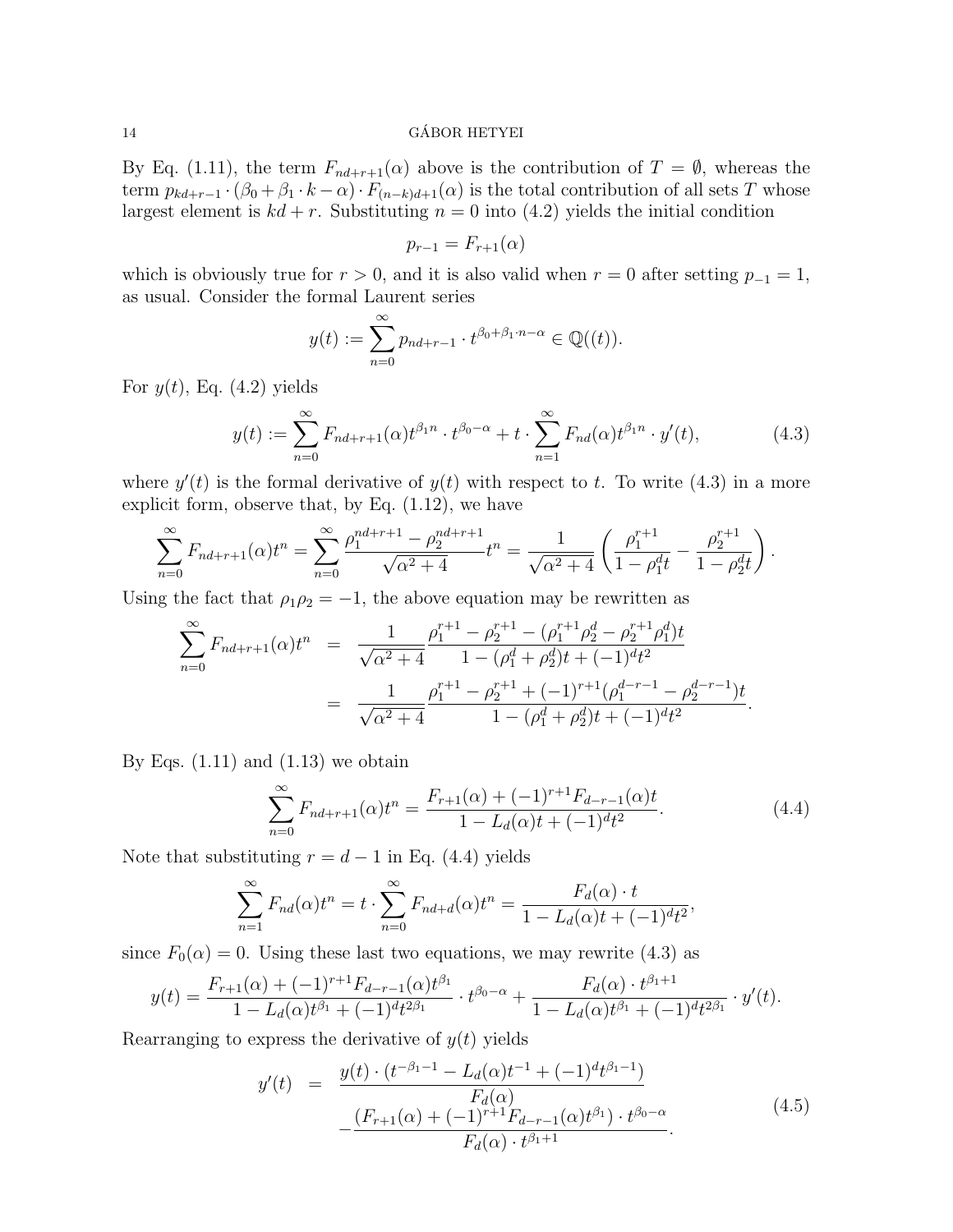Inspired by the way we solve ordinary differential equations in analysis, we will guess the solution of (4.5) by "solving" first the corresponding homogeneous equation and then replace the arbitrary constant by a formal Laurent series. The next few lines will not make sense, they just indicate how one may come up with a good guess for  $y(t)$ . A reader who does not like "obscure reasoning," should skip ahead to (4.6) and accept that there is no "rational explanation" as to why introducing the formal Laurent series  $z(t)$  is a good idea.

The homogeneous equation

$$
y'_{H}(t) = \frac{y_{H}(t) \cdot (t^{-\beta_1 - 1} - L_d(\alpha)t^{-1} + (-1)^d t^{\beta_1 - 1})}{F_d(\alpha)}
$$

"may be rewritten as"

$$
\frac{d}{dt}\ln(y_H(t)) = \frac{t^{-\beta_1 - 1} - L_d(\alpha)t^{-1} + (-1)^dt^{\beta_1 - 1}}{F_d(\alpha)},
$$

"yielding"

$$
y_H(t) = C \cdot t^{-L_d(\alpha)/F_d(\alpha)} \exp\left(\frac{-t^{-\beta_1} + (-1)^d t^{\beta_1}}{\beta_1 \cdot F_d(\alpha)}\right)
$$

where  $C$  is an arbitrary constant. This "solution" to the "homogeneous equation" suggests looking for a solution to Eq. (4.5) of the form

$$
y(t) = z(t) \cdot t^{-L_d(\alpha)/F_d(\alpha)} \exp\left(\frac{-t^{-\beta_1} + (-1)^d t^{\beta_1}}{\beta_1 \cdot F_d(\alpha)}\right).
$$

Equivalently, we would want to set

$$
z(t) := y(t) \cdot t^{L_d(\alpha)/F_d(\alpha)} \exp\left(\frac{t^{-\beta_1} + (-1)^{d-1} t^{\beta_1}}{\beta_1 \cdot F_d(\alpha)}\right).
$$

Alas, the resulting formal expression would contain arbitrary large positive and as well as arbitrary small negative powers of  $t$ , it does not resemble a Laurent series at all. Hoping that a slight change would not upset our calculations irreparably, we define  $z(t)$ by setting

$$
z(t) := y(t) \cdot t^{L_d(\alpha)/F_d(\alpha)} \exp\left(\frac{(-1)^{d-1}t^{\beta_1}}{\beta_1 \cdot F_d(\alpha)}\right). \tag{4.6}
$$

.

Note that  $z(t)$  is a formal Laurent series in the variable  $t^{1/F_d(\alpha)}$ , an infinite formal sum of the form

$$
z(t) = \sum_{n=0}^{\infty} s_n t^{\beta_1 \cdot n + \beta_0 - \alpha + L_d(\alpha)/F_d(\alpha)} \in \mathbb{Q}((t^{1/F_d(\alpha)})).
$$

Taking the derivative on both sides of (4.6) yields

$$
z'(t) = y'(t) \cdot t^{\frac{L_d(\alpha)}{F_d(\alpha)}} \exp\left(\frac{(-1)^{d-1}t^{\beta_1}}{\beta_1 \cdot F_d(\alpha)}\right)
$$
  
+
$$
y(t) \cdot t^{\frac{L_d(\alpha)}{F_d(\alpha)}} \exp\left(\frac{(-1)^{d-1}t^{\beta_1}}{\beta_1 \cdot F_d(\alpha)}\right) \cdot \left(\frac{L_d(\alpha)t^{-1} - (-1)^dt^{\beta_1-1}}{F_d(\alpha)}\right)
$$
  
= 
$$
t^{\frac{L_d(\alpha)}{F_d(\alpha)}} \exp\left(\frac{(-1)^{d-1}t^{\beta_1}}{\beta_1 \cdot F_d(\alpha)}\right) \cdot \left(y'(t) + y(t) \cdot \frac{L_d(\alpha)t^{-1} - (-1)^dt^{\beta_1-1}}{F_d(\alpha)}\right).
$$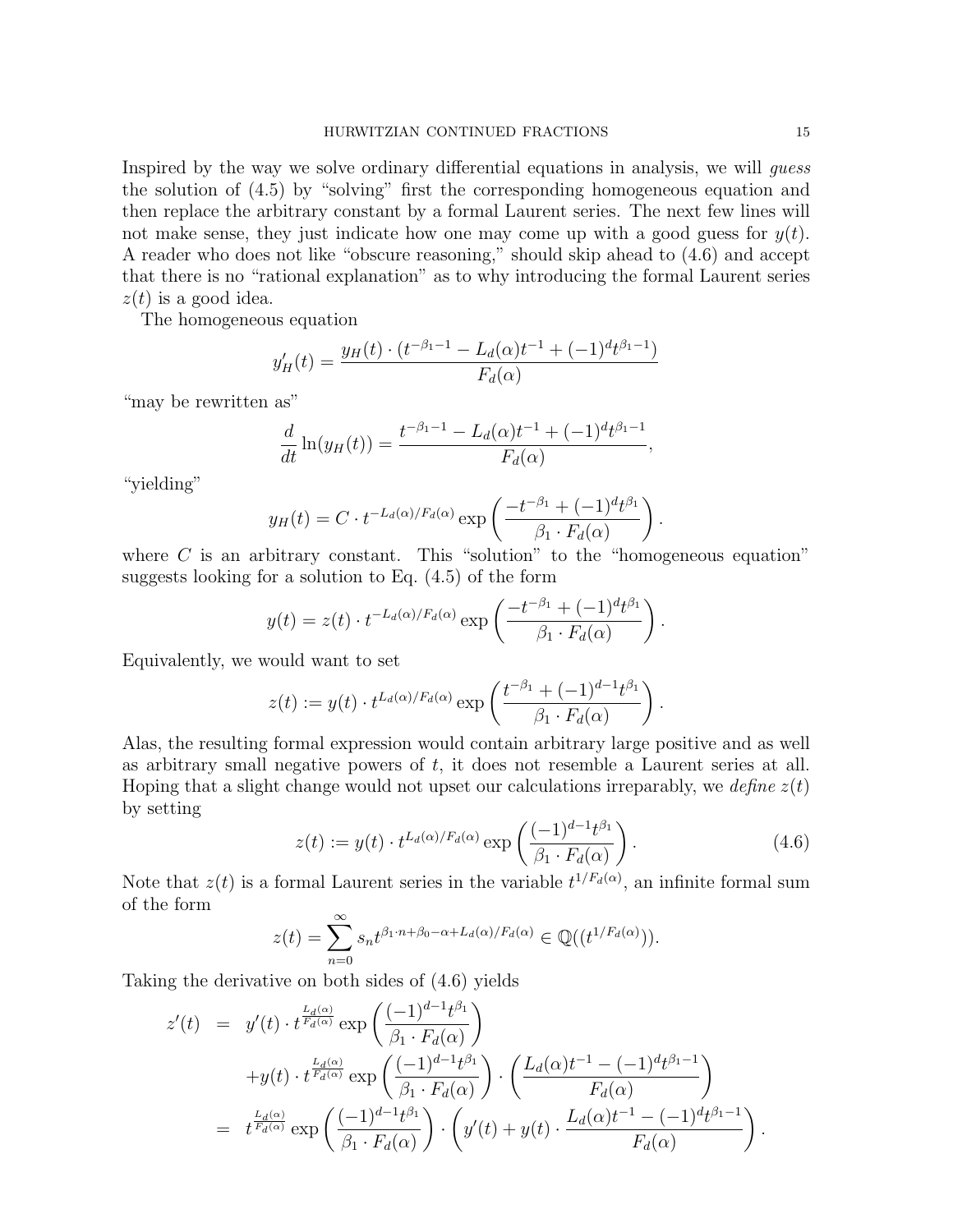(Note that  $L_d(\alpha)/F_d(\alpha)$  is always positive.) After substituting the value of  $y'(t)$  from (4.5) and simplifying we obtain

$$
z'(t) = t^{\frac{L_d(\alpha)}{F_d(\alpha)}} \exp\left(\frac{(-1)^{d-1}t^{\beta_1}}{\beta_1 \cdot F_d(\alpha)}\right) \cdot \frac{y(t) - (F_{r+1}(\alpha) + (-1)^{r+1}F_{d-r-1}(\alpha)t^{\beta_1})t^{\beta_0 - \alpha}}{F_d(\alpha)t^{\beta_1 + 1}}.
$$

By (4.6), the last equation is equivalent to

$$
z'(t) = \frac{z(t)}{F_d(\alpha)t^{\beta_1+1}} - t^{\frac{L_d(\alpha)}{F_d(\alpha)}} \exp\left(\frac{(-1)^{d-1}t^{\beta_1}}{\beta_1 \cdot F_d(\alpha)}\right) \cdot \frac{(F_{r+1}(\alpha) + (-1)^{r+1}F_{d-r-1}(\alpha)t^{\beta_1})t^{\beta_0-\alpha}}{F_d(\alpha)t^{\beta_1+1}}.
$$

Comparing the coefficients of  $t^{\beta_1 \cdot n + \beta_0 - \alpha + L_d(\alpha)/F_d(\alpha)-1}$  on both sides yields

$$
s_n \cdot \left(\beta_1 \cdot n + \beta_0 - \alpha + \frac{L_d(\alpha)}{F_d(\alpha)}\right) = \frac{s_{n+1}}{F_d(\alpha)} - \frac{F_{r+1}(\alpha)}{F_d(\alpha)} \cdot \frac{\left(\frac{(-1)^{d-1}}{\beta_1 \cdot F_d(\alpha)}\right)^{n+1}}{(n+1)!} + \frac{(-1)^r F_{d-r-1}(\alpha)}{F_d(\alpha)} \cdot \frac{\left(\frac{(-1)^{d-1}}{\beta_1 \cdot F_d(\alpha)}\right)^n}{n!}.
$$

Note that the factor  $(\beta_1 \cdot n + \beta_0 - \alpha + L_d(\alpha)/F_d(\alpha))$  in the last equation equals  $\beta_1 \cdot (n+\sigma)$ , where  $\sigma$  is the magic sum, and that the magic quotient  $\rho$  appears twice on the right hand side. Since, by Corollary 2.4,  $(\sigma + n)_{n+1}$  is not zero, we may divide both sides by  $F_d(\alpha)^n \beta_1^{n+1} (\sigma + n)_{n+1}$ , and obtain the following recurrence for  $\tilde{s}_n := s_n/(F_d(\alpha)^n \beta_1^n (\sigma + n)_{n+1})$  $(n-1)<sub>n</sub>$ ):

$$
\widetilde{s}_{n+1} = \widetilde{s}_n + F_{r+1}(\alpha) \cdot \frac{\rho^{n+1}}{(n+1)!(\sigma+n)_{n+1}} - \frac{(-1)^r F_{d-r-1}(\alpha)}{F_d(\alpha)\beta_1} \cdot \frac{\rho^n}{n!(\sigma+n)_{n+1}}.
$$

Considering the fact that  $\tilde{s}_0 = s_0 = F_{r+1}(\alpha)$  and that  $(-1)^r F_{d-r-1}(\alpha)/(F_d(\alpha)\beta_1) =$  $(-1)^{d-1-r}F_{d-r-1}(\alpha)F_d(\alpha)\beta_1 \cdot \rho$ , the last recurrence implies

$$
\widetilde{s}_n = F_{r+1}(\alpha) \cdot \sum_{k=0}^n \frac{\rho^k}{k! (\sigma + k - 1)_k} + (-1)^{d-r} F_{d-r-1}(\alpha) F_d(\alpha) \beta_1 \cdot \sum_{k=0}^{n-1} \frac{\rho^{k+1}}{k! (\sigma + k)_{k+1}}.
$$

Multiplying both sides by  $(\sigma + n)_{n+1}$  yields

$$
\frac{s_n}{F_d(\alpha)^n \beta_1^n} = F_{r+1}(\alpha) \cdot \sum_{k=0}^n \frac{\rho^k (\sigma + n)_{n-k}}{k!} + (-1)^{d-r} F_{d-r-1}(\alpha) F_d(\alpha) \beta_1 \cdot \sum_{k=0}^{n-1} \frac{\rho^{k+1} (\sigma + n)_{n-k-1}}{k!}.
$$

By the formulas given in Eq. (3.3), we may rewrite the previous equation in terms of the polynomials  $R_n(x, y)$  and  $S_n(x, y)$  as follows:

$$
\frac{s_n}{F_d(\alpha)^n \beta_1^n} = F_{r+1}(\alpha) R_n (\rho, \sigma - 1) + (-1)^{d-r} F_{d-r-1}(\alpha) F_d(\alpha) \beta_1 \cdot S_n (\rho, \sigma - 1).
$$
 (4.7)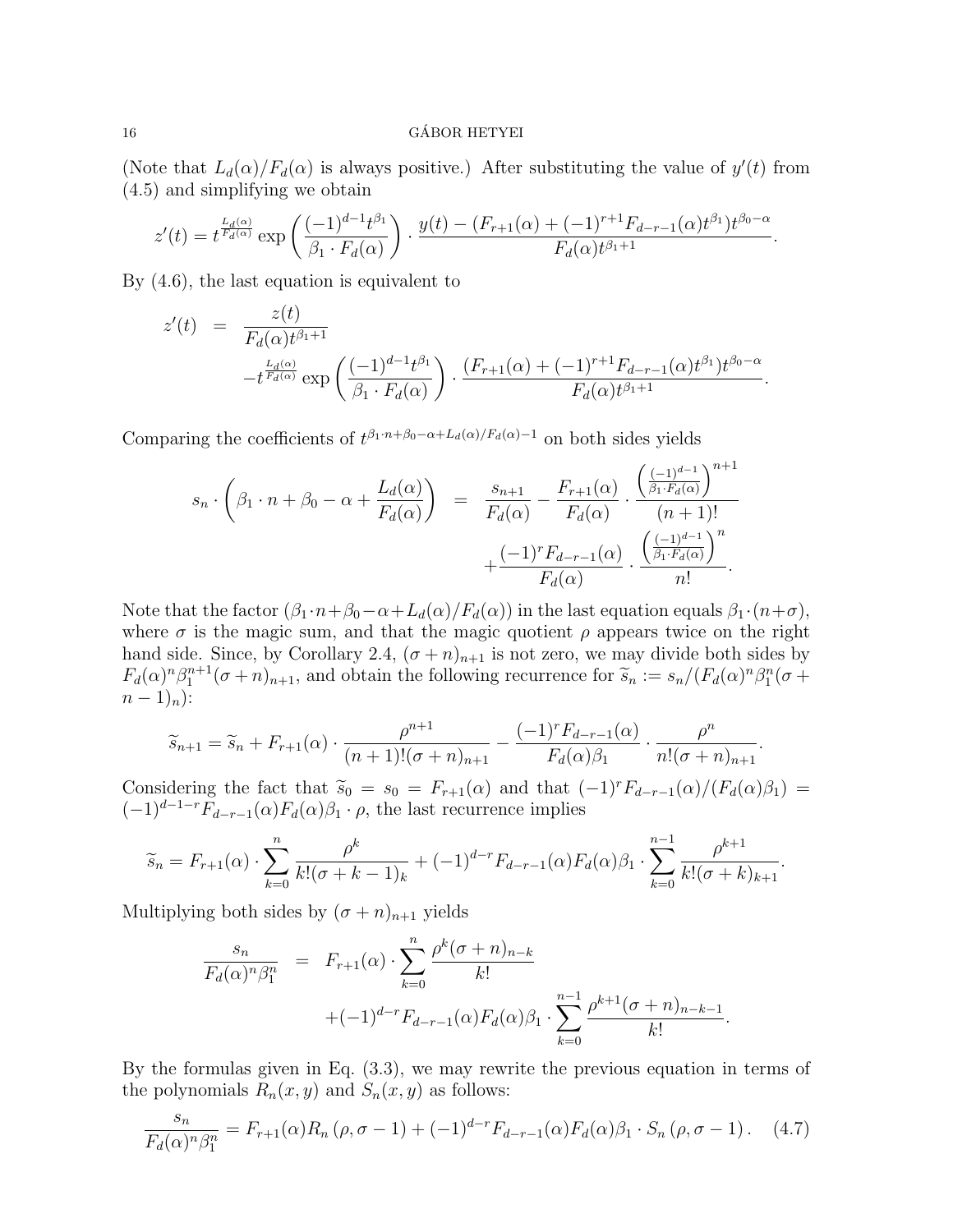By (4.6) we have

$$
y(t) = z(t) \cdot t^{-L_d(\alpha)/F_d(\alpha)} \exp\left(-\frac{(-1)^{d-1}t^{\beta_1}}{\beta_1 \cdot F_d(\alpha)}\right).
$$

Comparing the coefficients of  $t^{\beta_0+\beta_1\cdot n-\alpha}$  yields

$$
p_{nd+r-1} = \sum_{m=0}^{n} s_m \cdot \frac{\left(\frac{(-1)^{d-1}}{F_d(\alpha)\beta_1}\right)^{n-m}}{(n-m)!},
$$

hence we have

$$
\frac{p_{nd+r-1}}{F_d(\alpha)^n \beta_1^n} = \sum_{m=0}^n \frac{s_m}{F_d(\alpha)^m \beta_1^m} \cdot \frac{\left(\frac{(-1)^{d-1}}{F_d(\alpha)^2 \beta_1^2}\right)^{n-m}}{(n-m)!} = \sum_{m=0}^n \frac{s_m}{F_d(\alpha)^m \beta_1^m} \cdot \frac{\rho^{n-m}}{(n-m)!}.
$$

Substituting Eq. (4.7) into this last equation and using Eqs. (3.4) and (3.5) yields the formula for  $p_{nd+r-1}$  in Theorem 2.2.

For positive r, the formula for  $q_{nd+r-1}$  stated in Theorem 2.2 is an easy consequence of the formula for  $p_{nd+r-1}$ . Indeed, by Lemma 1.2, the denominator  $q_{nd+r-1}$  is the same as the numerator  $p_{nd+r-2}$  associated to  $\xi(\alpha, \beta_0, \beta_1, d, r-1)$ , thus we only need to replace r by  $r-1$  in the formula stated for  $p_{nd+r-2}$ . It only remains to show the following lemma.

**Lemma 4.1.** The equation stated for  $q_{nd+r-1}$  in Theorem 2.2 remains valid when we substitute  $r = 0$ .

*Proof.* Since  $F_0(\alpha) = 0$ , substituting  $r = 0$  in Theorem 2.2 gives

$$
\frac{q_{nd-1}}{F_d(\alpha)^n \beta_1^n} = (-1)^{d+1} F_d(\alpha)^2 \cdot \beta_1 \sum_{k=0}^{\lfloor (n-1)/2 \rfloor} \frac{(n-k-1)!}{k!} {n+\sigma-1-k \choose n-2k-1} \rho^{k+1}.
$$

Here we may replace  $(-1)^{d+1}F_d(\alpha)^2 \cdot \beta_1$  by  $\rho^{-1}\beta_1^{-1}$ . After rearranging we obtain

$$
q_{nd-1} = F_d(\alpha)^n \beta_1^{n-1} \sum_{k=0}^{\lfloor (n-1)/2 \rfloor} \frac{(n-k-1)!}{k!} {n+\sigma-1-k \choose n-2k-1} \rho^k.
$$
 (4.8)

We need to show the validity of this equation. Observe that

$$
\xi(\alpha, \beta_0, \beta_1, d, 0) = [\beta_0, \underbrace{\alpha, \dots, \alpha}_{d-1}, \beta_0 + \beta_1, \dots] = \beta_0 - \alpha + [\underbrace{\alpha, \dots, \alpha}_{d}, \beta_0 + \beta_1, \dots]
$$

$$
= \beta_0 - \alpha + \xi(\alpha, \beta_0 + \beta_1, \beta_1, d, d)
$$

Thus the denominator  $q_{nd-1}$  associated to  $\xi(\alpha, \beta_0, \beta_1, d, 0)$  is the same as the same as the denominator  $q(n-1)d-1$  associated to  $\xi(\alpha,\beta_0+\beta_1,\beta_1,d,d)$ . We may apply the already shown part of Theorem 2.2. Since the magic quotient  $\rho$  depends only on  $\alpha$ ,  $\beta_1$ and d, it is the same for  $\xi(\alpha, \beta_0, \beta_1, d, 0)$  and for  $\xi(\alpha, \beta_0 + \beta_1, \beta_1, d, d)$ . For the magic sums we get

$$
\sigma(\alpha,\beta_0+\beta_1,\beta_1,d,d) = \frac{\beta_0+\beta_1-\alpha}{\beta_1} + \frac{L_d(\alpha)}{\beta_1 F_d(\alpha)} = \sigma(\alpha,\beta_0,\beta_1,d,0) + 1.
$$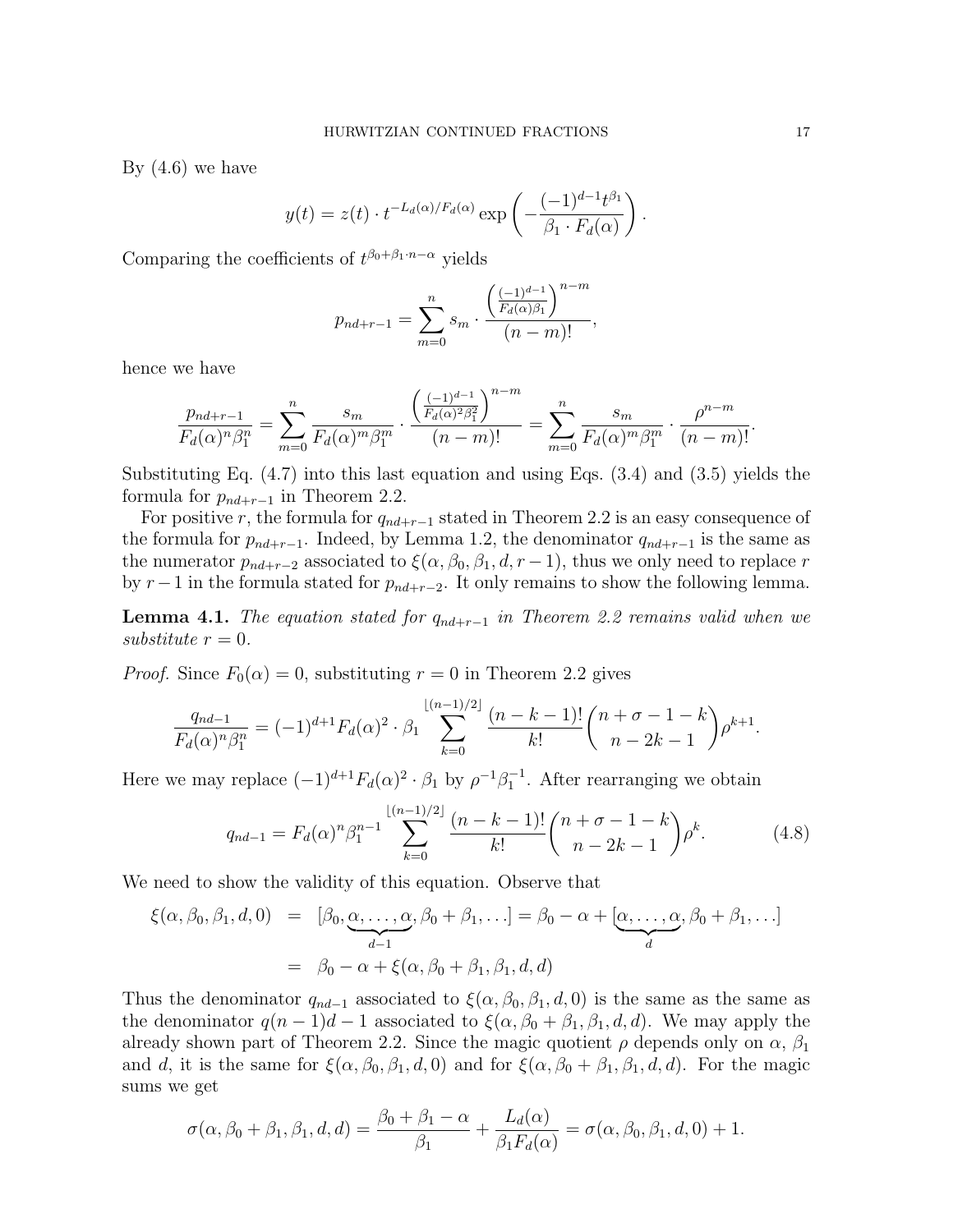Therefore we may obtain an equation for the  $q_{nd-1}$  associated to  $\xi(\alpha, \beta_0, \beta_1, d, 0)$  by replacing n with  $n-1$ , r with d and  $\sigma$  with  $\sigma+1$  in the formula for  $q_{nd-1}$  in Theorem 2.2. Since  $F_0(\alpha) = 0$ , the second sum vanishes and we get

$$
\frac{q_{nd+r-1}(\alpha,\beta_0,\beta_1,d,0)}{F_d(\alpha)^{n-1}\beta_1^{n-1}} = F_d(\alpha) \sum_{k=0}^{\lfloor (n-1)/2 \rfloor} \frac{(n-1-k)!}{k!} {n+\sigma-1-k \choose n-1-2k} \rho^k,
$$

which is obviously equivalent to  $(4.8)$ .

### 5. Special cases leading to elementary expressions

In this section we describe all instances of Theorem 2.9 for which the magic number  $\sigma$  is the half of an odd integer, forcing all (modified) Bessel functions in the statement to be known elementary functions. There is not much to say about the case  $d = 1$ : as seen in Remark 2.10, we have  $\sigma = \beta_0/\beta_1$  thus  $\sigma$  depends only on  $\beta_0$  and  $\beta_1$  in a very simple fashion. In the case when  $d \geq 2$  we give a similarly simple description.

**Theorem 5.1.** If  $d \geq 2$  then  $\sigma$  is the half of an odd integer if and only if one of the following conditions holds:

- (1)  $d = 3$ ,  $\alpha = 1$  and  $(\beta_0 + 1)/\beta_1$  is the half of an odd integer;
- (2)  $d = 2$ ,  $\alpha = 1$  and  $(\beta_0 + 2)/\beta_1$  is the half of an odd integer;
- (3)  $d = 2$ ,  $\alpha = 2$  and  $(\beta_0 + 1)/\beta_1$  is the half of an odd integer;
- (4)  $d = 2$ ,  $\alpha = 4$  and  $\left(\frac{2\beta_0 + 1}{\beta_1}\right)$  is an integer.

*Proof.* First we show that even assuming that  $\sigma$  is the half of an (even or odd) integer implies that d is at most 3. The fact that  $\sigma$  belongs to  $(1/2) \cdot \mathbb{Z}$  implies the same for  $\beta_1\sigma + \alpha - \beta_0 = L_d(\alpha)/F_d(\alpha)$ . We may subtract any integer multiple of  $F_d(\alpha)$  from  $L_d(\alpha)$  and still have element of  $(1/2) \cdot \mathbb{Z}$ . Let us select  $r_d(\alpha) := L_d(\alpha) - \alpha F_d(\alpha)$  and consider the fraction  $r_d(\alpha)/F_d(\alpha) \in (1/2) \cdot \mathbb{Z}$ . We claim that

$$
0 < \frac{r_d(\alpha)}{F_d(\alpha)} < 1 \quad \text{holds for } \alpha \ge 2 \text{ and } d \ge 3. \tag{5.1}
$$

Indeed, for  $d = 3$ , we have  $r_3(\alpha) = L_3(\alpha) - \alpha F_3(\alpha) = (\alpha^3 + 3\alpha) - \alpha(\alpha^2 + 1) = 2\alpha$  and  $F_3(\alpha) = \alpha^2 + 1$ . Both  $r_3(\alpha)$  and  $F_3(\alpha)$  are positive and  $r_3(\alpha) < F_3(\alpha)$  follows from

$$
F_3(\alpha) - r_3(\alpha) = (\alpha - 1)^2 > 0
$$
 for  $\alpha \ge 2$ .

For  $d = 4$  we have  $r_4(\alpha) = L_4(\alpha) - \alpha F_4(\alpha) = \alpha^4 + 4\alpha^2 + 2 - \alpha(\alpha^3 + 2\alpha) = 2\alpha^2 + 2$  and  $F_4(\alpha) = \alpha^3 + 2\alpha$ . Both  $r_4(\alpha)$  and  $F_4(\alpha)$  are positive and  $r_4(\alpha) < F_4(\alpha)$  follows from

$$
F_4(\alpha) - r_4(\alpha) = \alpha^3 - 2\alpha^2 + 2\alpha - 2 = \alpha^2(\alpha^1 - 1) + 2(\alpha - 1) > 0 \quad \text{for } \alpha \ge 2.
$$

For larger values of  $d$ , we may show that

 $0 < r_d(\alpha) < F_d(\alpha)$  holds when  $d \geq 3$  and  $\alpha \geq 2$ 

by induction on d, using the fact that the statement is valid for  $d \in \{3, 4\}$  and that  $r_d(\alpha)$  satisfies the same recurrence as  $F_d(\alpha)$ , allowing to express the inequality for the next value of d as a positive combination of the inequalities for the current and the previous values of d. This concludes the proof of (5.1).

As a consequence of the inequality (5.1), whenever  $d \geq 3$  and  $\alpha \geq 2$ , the only way for  $r_d(\alpha)/F_d(\alpha)$  to be an integer is to have  $r_d(\alpha)/F_d(\alpha) = 1/2$ . In other words, in this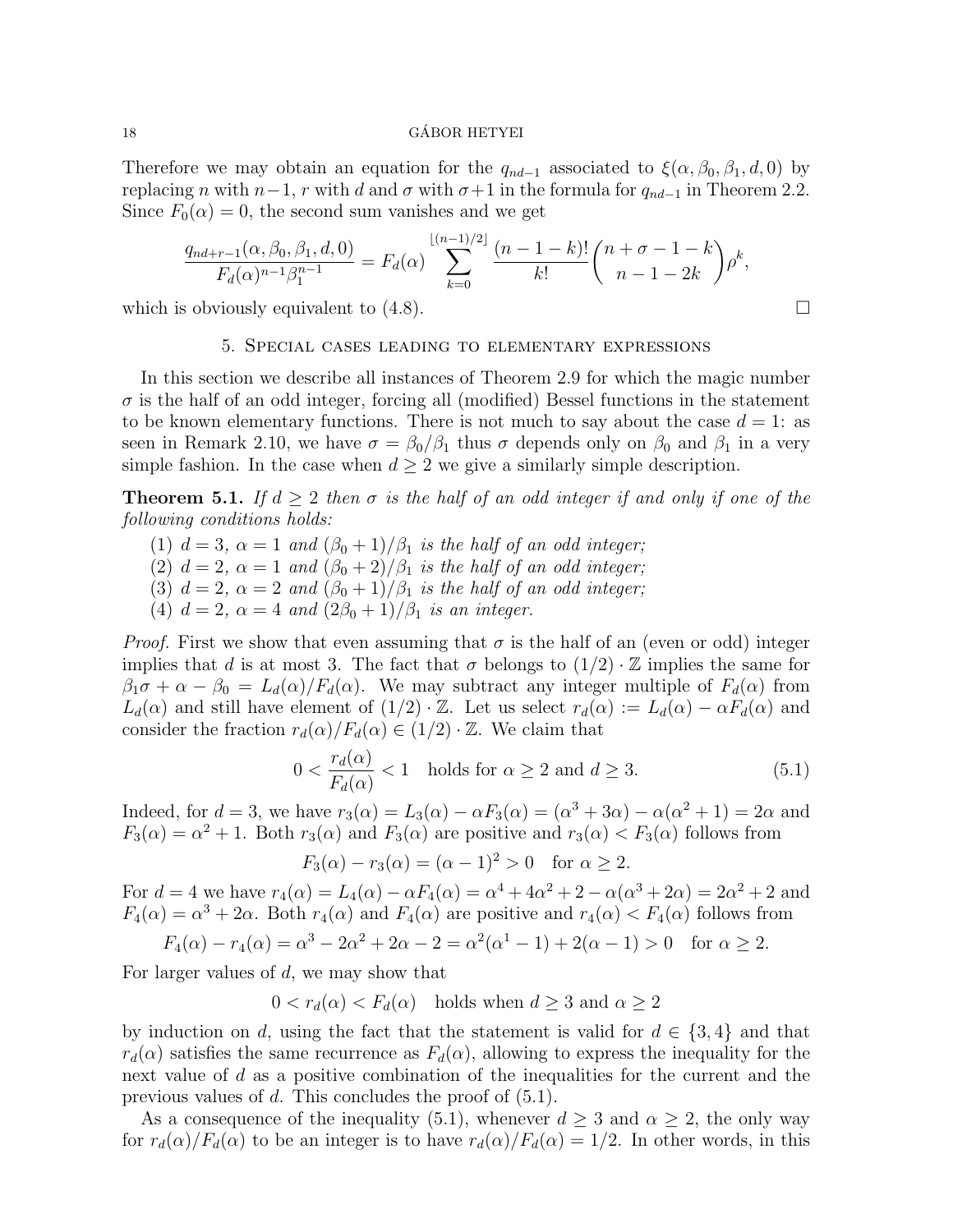case, we must have  $2r_d(\alpha) = F_d(\alpha)$  which is equivalent to  $2L_d(\alpha) = (2\alpha + 1)F_d(\alpha)$ . To show that  $\alpha \geq 2$  and  $d \geq 3$  can not hold simultaneously, it suffices to show that  $2L_d(\alpha)$ can never be equal to  $(2\alpha + 1)F_d(\alpha)$ . To do so, first we observe that

$$
2L_d(\alpha) > (2\alpha + 1)F_d(\alpha)
$$
 holds for  $\alpha \in \{2, 3\}$  and  $d \ge 3$ .

Indeed, for  $\alpha = 2$  we have  $28 = 2L_3(2) > (2 \cdot 2 + 1)F_3(2) = 25$  and  $68 = 2L_4(2) >$  $(2 \cdot 2 + 1)F_4(2) = 60$  and we may prove the same inequality for higher values of d by induction. Similarly, for  $\alpha = 3$  we have  $72 = 2L_3(3) > (2 \cdot 3 + 1)F_3(3) = 70$  and  $238 = 2L_4(3) > (2 \cdot 3 + 1)F_4(3) = 231$  and we may proceed again by induction on d. Finally, to exclude  $\alpha \geq 4$ , we will show

$$
2L_d(\alpha) < (2\alpha + 1)F_d(\alpha)
$$
 holds for  $\alpha \ge 4$  and  $d \ge 3$ .

For  $d=3$  we have

$$
(2\alpha + 1)F_3(\alpha) - 2L_3(\alpha) = \alpha^2 - 4\alpha + 1 = \alpha(\alpha - 4) + 1 > 0,
$$

and for  $d = 4$  we have

$$
(2\alpha + 1)F_4(\alpha) - 2L_4(\alpha) = \alpha^3 - 4\alpha^2 + 2\alpha - 4 = \alpha^2(\alpha - 4) + 2\alpha(\alpha - 2) > 0,
$$

and again we may proceed by induction on d.

We obtained that, for  $d > 3$ ,  $\sigma \in (1/2) \cdot \mathbb{Z}$  is only possible if  $\alpha = 1$ . In that case, for  $d \geq 4$  we have  $L_d(1) - 2F_d(1) = F_{d-3}(1)$  (this may be shown by induction). Clearly  $L_d(1)/F_d(1)$  is the half of an integer, if and only if the same holds for  $F_{d-3}(1)/F_d(1)$ . Now we may exclude the case  $d \geq 4$  completely, after observing that

$$
0 < \frac{F_{d-3}(1)}{F_d(1)} < \frac{1}{2} \quad \text{holds for } d \ge 4.
$$

Indeed, the above inequality is equivalent to  $0 < 2F_{d-3}(1) < F_d(1)$  which may be easily shown by induction.

We have shown that  $\sigma$  can only be the half of an integer if  $d = 2$  or  $d = 3$ . In the case, when  $d = 3$ , we have also shown that only  $\alpha = 1$  is possible, and we get

$$
\sigma = \frac{\beta_0 - 1}{\beta_1} + \frac{L_3(1)}{\beta_1 F_3(1)} = \frac{\beta_0 - 1}{\beta_1} + \frac{4}{2\beta_1} = \frac{\beta_0 + 1}{\beta_1}.
$$

Consider finally the case when  $d = 2$ . As before,  $\sigma \in (1/2)\mathbb{Z}$  implies that  $L_d(2)/F_d(2) =$  $(\alpha^2 + 2)/\alpha \in (1/2)\mathbb{Z}$ . This implies that  $\alpha$  must be a divisor of 4, that is, an element of  ${1, 2, 4}$ . We have

$$
\sigma = \frac{\beta_0 - \alpha}{\beta_1} + \frac{L_2(\alpha)}{\beta_1 F_2(\alpha)} = \frac{\alpha \beta_0 - \alpha^2}{\beta_1 \alpha} + \frac{\alpha^2 + 2}{\beta_1 \alpha} = \frac{\alpha \beta_0 + 2}{\beta_1 \alpha}.
$$

Therefore, for  $\alpha = 1$  we get  $\sigma = (\beta_0 + 2)/\beta_1$ , for  $\alpha = 2$  we get  $\sigma = (\beta_0 + 1)/\beta_1$  and for  $\alpha = 4$  we get  $\sigma = (2\beta_0 + 1)/(2\beta_1)$ .

A nice example of the case when  $d = 3$  and  $\alpha = 1$  in Theorem 5.1 above is the case when  $\alpha = 1, \beta_0 = 3m - 1, \beta_1 = 2m, d = 3, r = 2$  for some  $m > 0$ . In this case we get  $\sigma = 3/2$  and  $\rho = 1/(16m^2)$ . Theorem 2.9 gives

$$
\xi(1,3m-1,2m,3,2) = \frac{2I_{1/2}(1/(2m))}{I_{1/2}(1/(2m)) + I_{3/2}(1/(2m))}
$$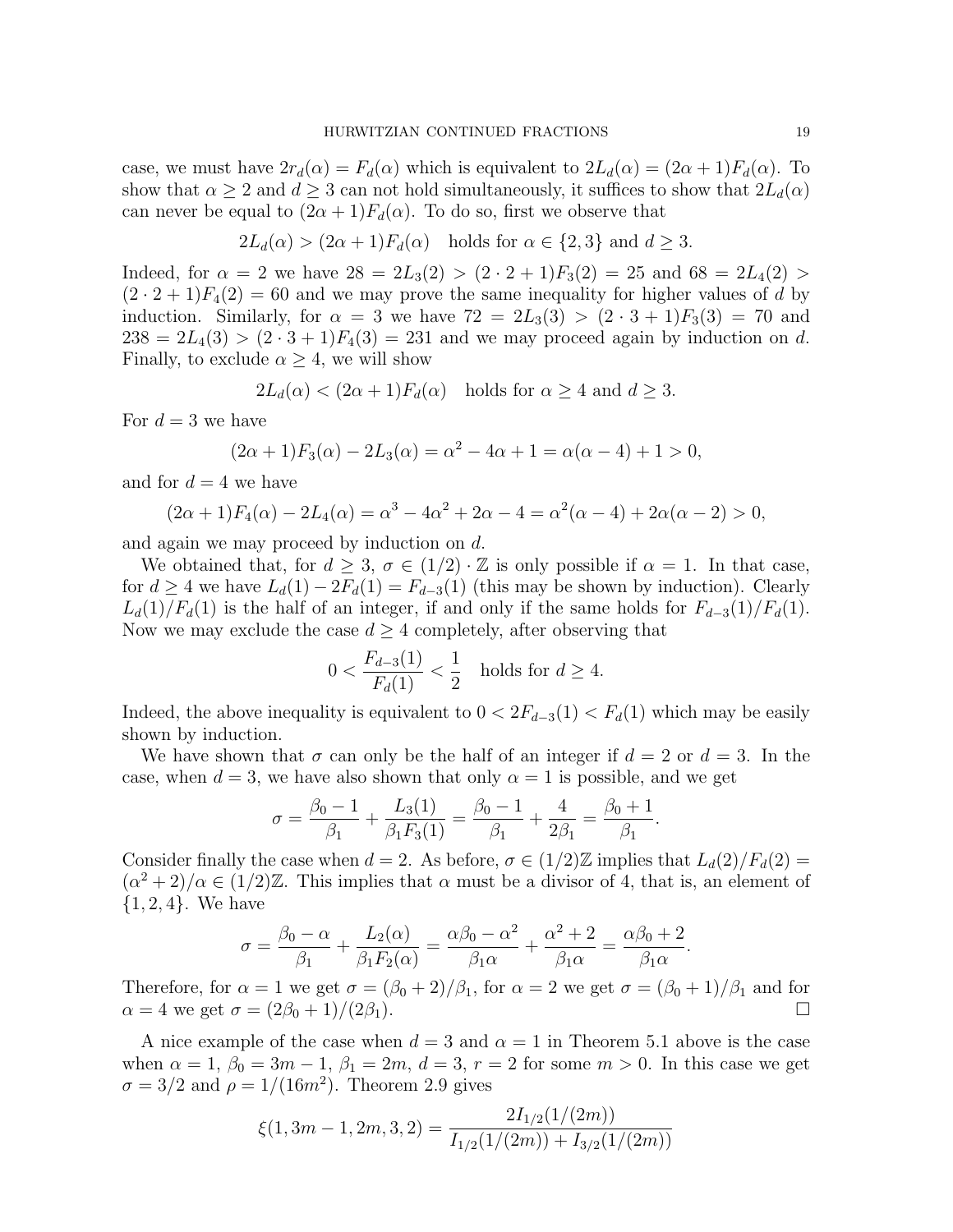## $\alpha$  GÁBOR HETYEI

Using (1.8) and (1.10) we may rewrite the preceding equation as

$$
[\overline{1, 1, 3m - 1 + 2mn}]_{n=0}^{\infty} = \frac{2\sinh(1/(2m))}{\cosh(1/(2m)) - (2m - 1)\sinh(1/(2m))}.
$$

For  $m = 1$  we obtain

$$
[1, 1, 2, 1, 1, 4, \ldots] = \frac{e^{1/2} - e^{-1/2}}{e^{1/2}} = e - 1.
$$

A similarly nice example for the case when  $d = 2$  and  $\alpha = 1$  in Theorem 5.1 above is

$$
\xi(1,3m-2,2m,2,1) = [\overline{1,3m-2+2mn}]_{n=0}^{\infty}
$$

for some  $m > 0$ . In this example  $\sigma = 3/2$  and  $\rho = (-1)/(4m^2)$  hold. Theorem 2.9 gives

$$
\xi = \frac{J_{1/2}(2\sqrt{-\rho})}{J_{1/2}(2\sqrt{-\rho}) - J_{3/2}(2\sqrt{-\rho})} = \frac{J_{1/2}(1/m)}{J_{1/2}(1/m) - J_{3/2}(1/m)}.
$$

Using (1.9) and (1.10) we may rewrite  $\xi$  above as

$$
\xi = \frac{\sin(1/m)}{\cos(1/m) - (m-1)\sin(1/m)}.
$$

Substituting  $m = 1$  yields  $tan(1) = [1, 1, 1, 3, 1, 5, 1, 7, \ldots].$ 

We conclude this section with an example which is not likely to be found in the literature, due to its "sheer ugliness". Let us set  $\alpha = 4$ ,  $\beta_0 = 7m + 3$ ,  $\beta_1 = 2m + 1$ ,  $d = 2$  and  $r = 1$ , where m is any nonnegative integer. For this example we have  $\sigma = 7/2$  $a = 2$  and  $r = 1$ , where *m* is any nonnegative integer. For this example we have<br>and  $\rho = (-1)/16(2m+1)^2$ , yielding  $2\sqrt{-\rho} = 1/(4m+2)$ . Using the fact that

$$
J_{5/2}(z) = \sqrt{\frac{2}{\pi z}} \left( \left( \frac{3}{z^2} - 1 \right) \sin(z) - \frac{3}{z} \cos(z) \right)
$$

and

$$
J_{7/2}(z) = \sqrt{\frac{2}{\pi z}} \left( \left( \frac{15}{z^3} - \frac{6}{z} \right) \sin(z) - \left( \frac{15}{z^2} - 1 \right) \cos(z) \right)
$$

(see  $[10,$  List of formulæ: 46, 47), Theorem 2.9 gives

$$
\xi = \frac{4\left(\left(12(2m+1)^2 - 1\right)\sin\left(\frac{1}{4m+2}\right) - 6(2m+1)\cos\left(\frac{1}{4m+2}\right)\right)}{(240m^2 + 228m + 53)\cos\left(\frac{1}{4m+2}\right) - (960m^3 + 1392m^2 + 648m + 97)\sin\left(\frac{1}{4m+2}\right)}.
$$

The above formula was calculated from Theorem 2.9 with the help of Maple. The same program was used to double-check its correctness for selected values of  $m$ . For example, for  $m = 0$  we obtain

$$
\frac{4\left(11\sin\left(\frac{1}{2}\right)-6\cos\left(\frac{1}{2}\right)\right)}{53\cos\left(\frac{1}{2}\right)-97\sin\left(\frac{1}{2}\right)} = [4, 3, 4, 4, 4, 5, 4, 6, 4, 7, 4, \ldots].
$$

## **ACKNOWLEDGMENTS**

This work was partially supported by a grant from the Simons Foundation (#245153 to Gábor Hetyei).